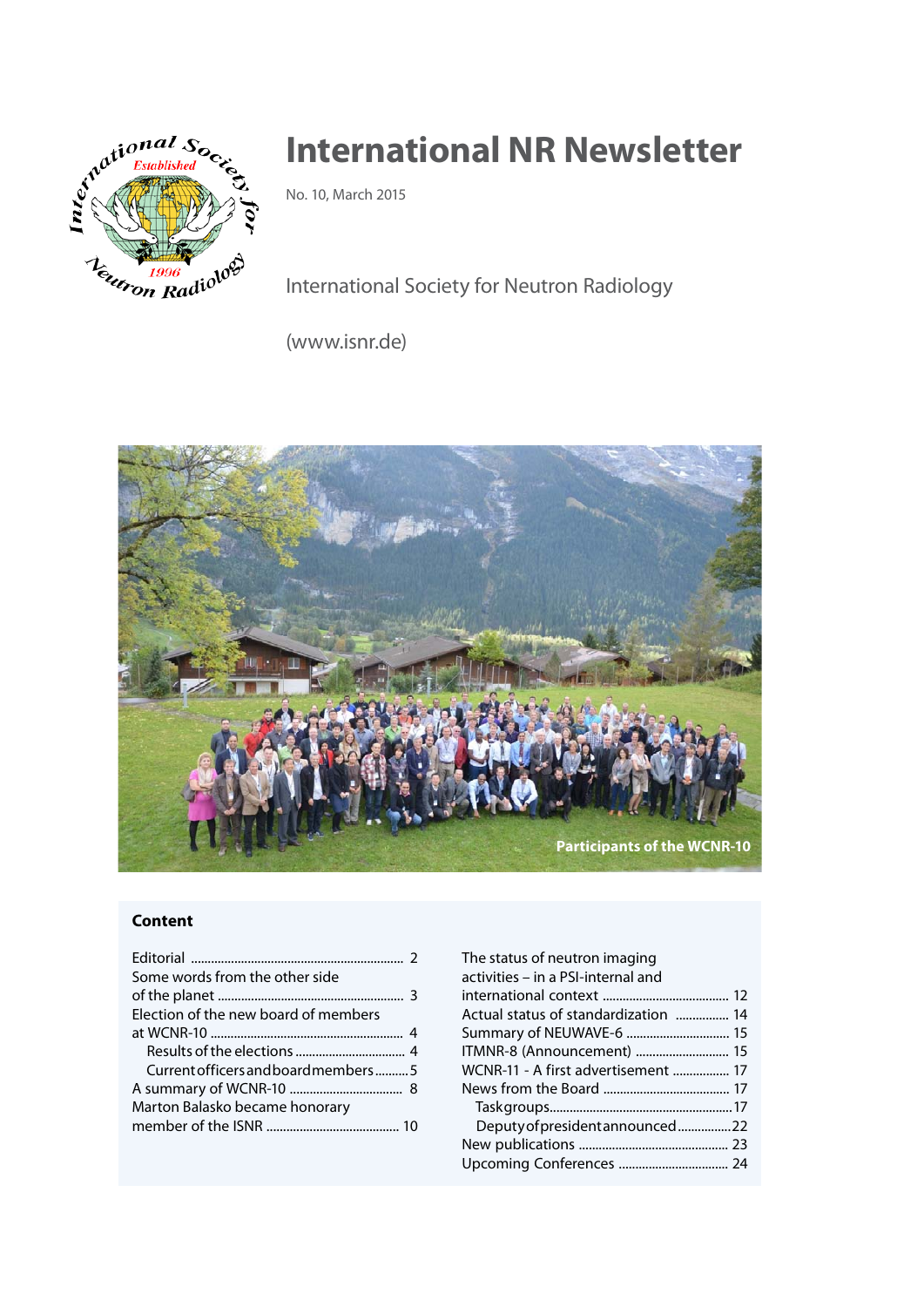# **Editorial**

The 10<sup>th</sup> World Conference on Neutron Radiography (WCNR-10), held at Grindelwald, Switzerland, was last year's main ISNR event. Many participants, great organization, interesting (mainly high level) presentations, wonderful surrounding and lovely weather made the conference an outstanding event. "A summary of WCNR-10" on page 8 gives an impression on what you may have missed, or, when participating, a reminiscence about this wonderful week. During the conference Marton Balasko was celebrated as new honorary member for his pioneering work in the application of neutron radiography techniques for engineering and industry related projects (see page 10).

At WCNR-10 statutory elections of the board members, the president, the vice-president and the secretary of the ISNR were held. The results are presented on page 4. With Ulf Garbe from ANSTO being elected as new ISNR President, we can look forward to another interesting and exciting event in 2018 in "down under".

In the run-up to the elections some discordance came up, mainly caused by different interpretations of the ISNR regulations. This was the origin for the installation of task groups by the newly elected board, each conducted by a board member and supported by appropriate volunteers. In addition to the constitutional revision work will be performed on several other topics. In the "News from the Board" (page 17) the actually established task groups and their work programs are briefly summarized.

As indicated by the increasing number of members of ISNR (256 on February 17, 2015), the application of neutron radiography and imaging methods for the investigation and / or characterization of objects gains increasing interest. This becomes apparent on many neutron radiography (NR) and imaging (NI) facilities worldwide, although in some countries outstanding facilities will be shut-down. An survey of NI facilities is presented by the article "The status of neutron imaging activities – in a PSI-internal and international context" on page 12.

A solid comparison of the performances of different NI facilities requires standardized approaches, not to compare apples and oranges. In the framework of an IAEA initiative a group around some INSR members teamed up for the purpose of pursuing standardization. Particularly, the enhancements in the field of neutron imaging (e.g. electronic detections systems, new measurement procedures etc.), not considered by existing standards so far, will be in the focus of this group. A brief summary of the actual situation is presented in "Actual status of standardization" on page 14.

Sincere thanks are given to all volunteers of ISNR for their engagement. Without their support and help ISNR and exemplarily this newsletter won't be possible. I hope that in the near future more members contribute actively to our community, e.g. by joining the task groups, sending in information on recent publications in our field of application and research, as well as provide us with short contributions on actual results and research projects to be published on the ISNR webpage and in one of the next newsletters.

l'unes et F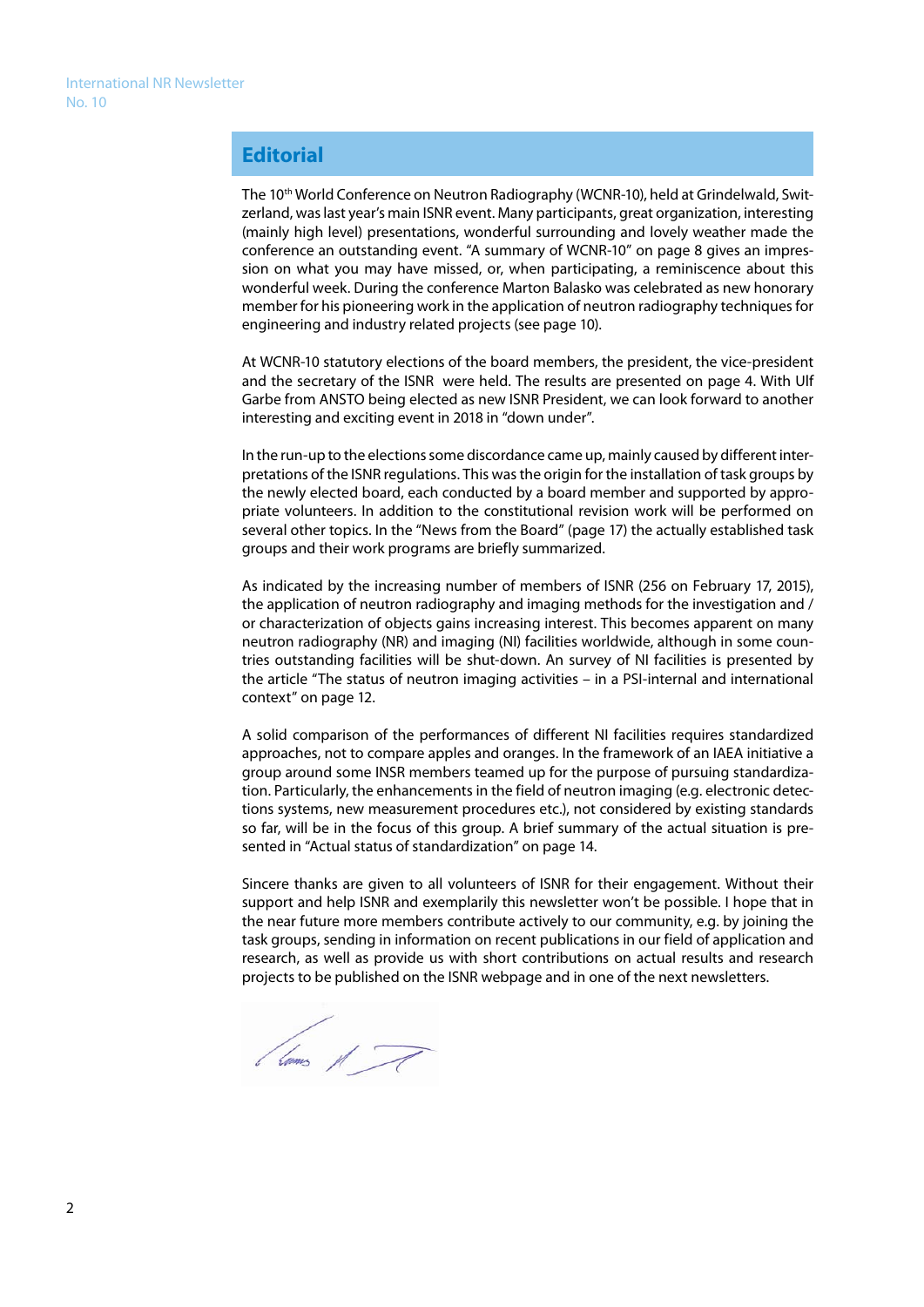# **Some words from the other side of the planet**

I would like to welcome all new members of the ISNR and I would like to thank all existing members for their enthusiasm and contributions to neutron radiology. With still fresh impression from the last WCNR-10 in Grindelwald (Switzerland) I would like to thank Eberhard Lehmann and his team for their great effort organizing a fantastic conference in a

very impressive environment and welcoming atmosphere. 170 participants from 29 countries is a great demonstration that neutron radiography is an important factor at neutron research facilities (reactors and spallation sources) at eye level with neutron diffraction and neutron spectroscopy. The community was growing significantly in the past and I want to ensure that this growth will proceed over the next four years. In Grindelwald we saw promising new method development in several fields like wavelength dependent neutron imaging and neutron microscopy as an example and we saw a strong presenting end-user community as well.

I would like to focus on the end-user community and try to build a bridge for new users to get in contact with the neutron imaging experts. Next to the already established fields of neutron imaging in non-destructive testing, mining industry, archaeology, to name a few, I want to encourage everyone to explore new fields of application potentially in agricultural research and / or recycling. In addition the cultural heritage sector is already strong but still *at WCNR-10*  developing and has experienced strong support from the IAEA through the CRP "Neutron Imaging in Cultural Heritage".

The ISNR and especially the ISNR homepage is an important tool to generate attention and can offer potential new users a first guide into neutron imaging. We as the existing a community should work on filling the gaps on the home-page. Starting the new task groups

- • Terminology
- Characterization and standardization
- Contact to other organizations
- **Constitutions**
- Promoting young scientists and technicians
- **Newsletter**
- **ISNR** website
- **Publications**
- Small or low cost systems
- Computational imaging

already does a first step in the right direction. By the emails previously being sent around in these task groups we could see highly motivated participants. Thanks to all involved.

To increase visibility and promote neutron imaging to a broader scientific and industrial community I would like to add the section of scientific highlights to the ISNR website. Everyone is encouraged to submit his or her achievements to our secretary, who takes care of our website (thomas.buecherl@tum.de). The best research will be promoted through the ISNR as research highlight.

I am looking forward to organize the next world conference in Sydney.*Ulf Garbe*

*ISNR-President*



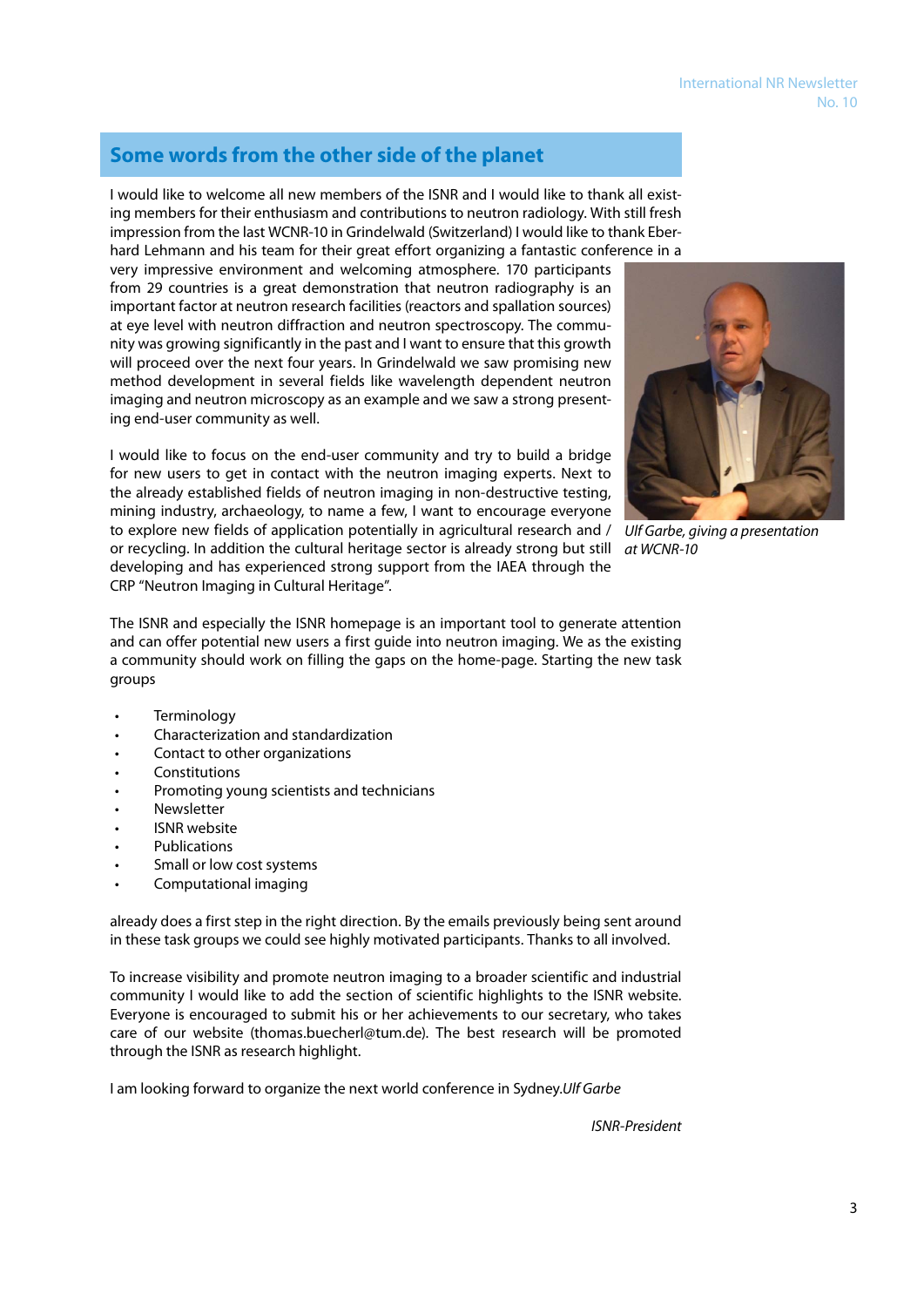#### **Ballot for general election at WCNR-10 Wednesday, October 8, 2014, 10:30 – 11:00 1. President** (1 vote) Ulf Garbe (Australia) Hassina Bilheux (USA) …………………………….. **2. Vice-President** (1 vote) Michael Lerche (USA) Markus Strobl (Sweden) Hassina Bilheux (USA) ………………………………………… **3. Secretary** (1 vote) Thomas Bücherl (Germany) ……………………………………….



# **Election of the new board of members at WCNR-10**

### **Results of the elections**

As stated by the constitution of the ISNR (see http://www.isnr.de/index.php/about-isnr/ constitution) the election of the president, the vice-president, the secretary and the board of members should take place on the last day of the conference. For organizational reasons the board of members decided in its meeting prior to WCNR to have it one day earlier. This was announced to the participants of WCNR during the opening ceremony. From Monday to Wednesday evening candidates could be nominated by writing their name on one of the lists published at different places of the conference venue. Based on these nominees two ballots were created and distributed among the participants being present on Thursday morning's session, one for the election of the three officers, one for the ten board members. At the end of the session, the ballots were collected and counted by Renate Bercher (secretary of WCNR-10) and Thomas Bücherl (secretary of ISNR). The results were announced on the last day of the conference.

Elected as new president of ISNR was **Ulf Garbe** (ANSTO, Australia) herewith taking over the duty to organize the next World Conference on Neutron Radiography (WCNR-11). Vice-President became **Markus Strobl** (ESS, Sweden) and re-elected as secretary was **Thomas Bücherl** (TUM, Germany).

In the election of board members some additional constraints had to be taken into account. First, Ulf Garbe and Markus Strobl, both nominated and elected for board members, were withdrawn, as they already were elected for president and vice-president, respectively. A hardship case was Burkhard Schillinger. Although elected as board member, he had to be canceled from the list of new board members as only one German representative was allowed according to the number of papers presented at WCNR-10, and Nikolay Kardjilov, Germany, had received more votes.



*The former (Eberhard Lehmann, right) and the new (Ulf Garbe, left) ISNR president enjoying the relaxed atmosphere at WCNR-10.*

The final list of the new board members in alphabetical order is:

- **M. Arif** (USA)
- **Frikkie de Beer** (South Africa)
- **Les G.I. Bennett** (Canada)
- **Dongfeng Chen** (China)
- **Christian Grünzweig** (Switzerland)
- **Daniel S. Hussey** (USA)
- **Anders Kaestner** (Switzerland)
- **Nikolay Kardjilov** (Germany)
- **Winfried Kockelmann** (UK)
- **Yasushi Saito** (Japan)

As former president **Eberhard Lehmann** became automatically board member. The three officers and the board members are acting until the next WCNR, most probably taking place in 2018.

Next you will find short curriculum vitae (CV) of your elected representatives.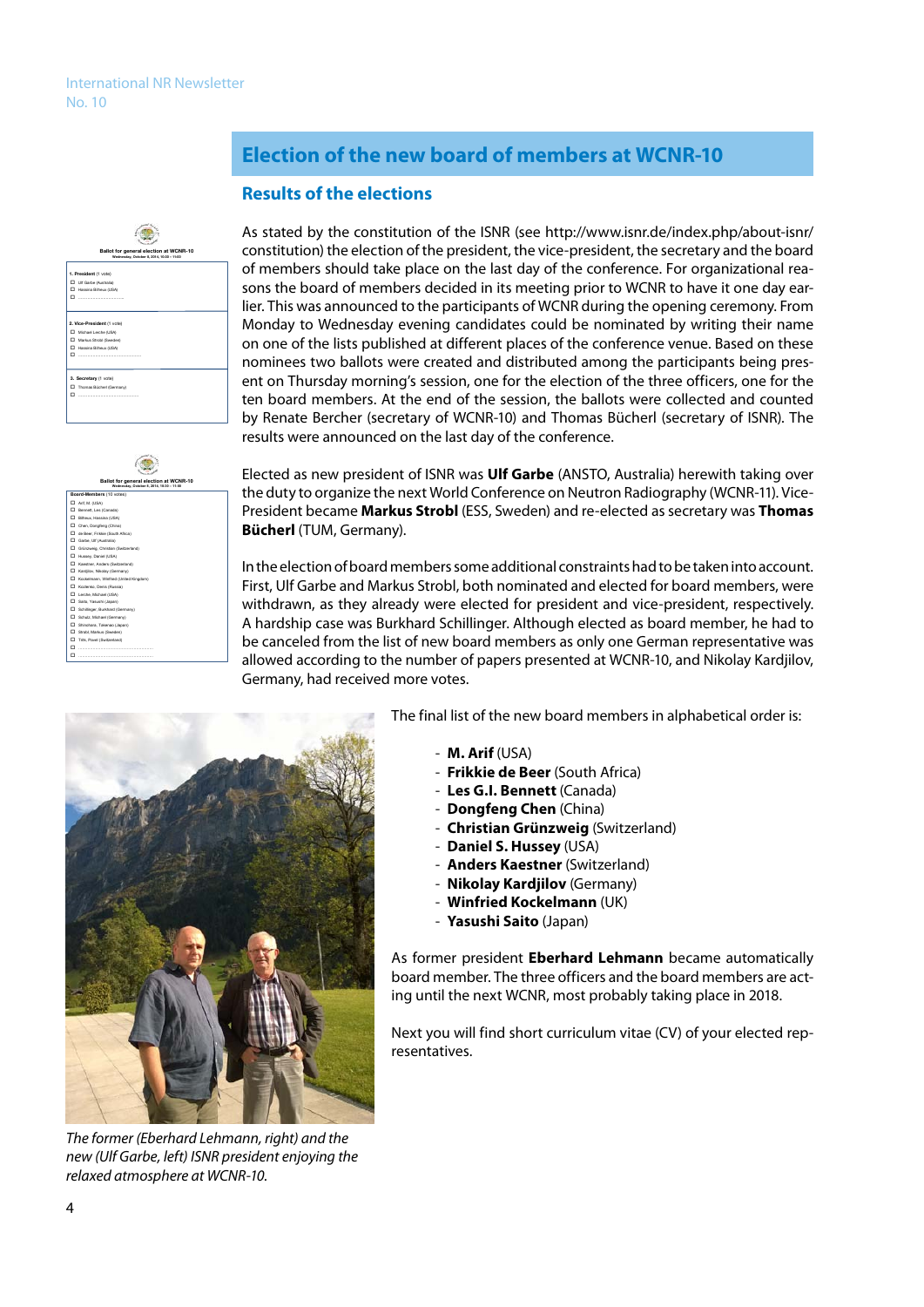### **Current officers and board members**

**Ulf Garbe** was the project leader to design and build the new radiography / tomography / imaging station DINGO at the Bragg Institute, ANSTO and is now operating DINGO in a team of four instrument scientist. Prior to this appointment he was working as an instrument scientist on the neutron strain scanner Stress-Spec at FRM-2, Germany (2005-2008) and as a postdoc at ANSTO (2008-2009). He has a PhD in the application of high energy synchrotron radiation techniques to measurements of texture development in two-phase streams HASYLAB (DESY) and University of Goettingen (2005). His main research activities involve the application of neutron imaging to a broad community like physics, chemistry, medical research, engineering and materials science, geoscience, food science, archeology and cultural heritage. Additionally he has a strong interest in texture and residualstress analysis using neutron and synchrotron X-ray diffraction with the goal of relating them to manufacturing procedures and integrity requirements for various types of engineering and geological components.

**Markus Strobl** received his diploma and Ph.D. degree in physics from the Technische Universität Wien in 1998 and 2003, respectively. In his Ph.D. work he studied novel neutron imaging contrast methods with neutrons including monochromatic imaging, differential phase and dark-field contrast imaging. From 1999 till 2011 he worked as instrument scientist for the Hahn-Meitner Institute Berlin, the University of Applied Sciences Berlin, the University of Heidelberg and the Helmholtz Zentrum Berlin operating, designing and building several neutron scattering and imaging instruments at the BER 2 reactor. Amongst other he designed the new V12 USANS diffractometers as well as the time-offlight reflectometer BioRef and made significant contributions to the cold neutron imaging instrument CONRAD. Since 2011 M. Strobl is working for the European Spallation Source (ESS) in Lund Sweden, as instrument scientist for Imaging and Engineering Diffraction and Deputy Head of the Instrument Division. Since May 2014 he is additionally affiliated to the Niels Bohr Institute of Copenhagen University as a Prof. for X-ray and Neutron Imaging Techniques and since Oct 2014 he is Vice President of the International Society for Neutron Radiology (ISNR).

**Thomas Bücherl** received his diploma and the Ph.D. degree in physics from the Technische Universität München in 1988 and 1993, respectively. In his Ph.D. work he studied neutron tomography using thermal neutrons. Since 1993 he is scientific research assistant with the Institute for Radiochemistry of TUM, which became Central Technical-Scientific Unit "Radiochemie München" (RCM) in 2011. He was coordinator and partner in several EC-, federal- and country-projects in the field of non-destructive characterization of radioactive waste packages. He designed, set up and operates the radiography and tomography facility NECTAR at the Forschungs-Neutronenquelle Heinz Meier-Leibniz FRM II at the Technische Universität München. Dr. Bücherl organized ITMNR-5 and is personal member of the German Society for Non-Destructive Testing (DGZfP) and since 2002 secretary of the International Society for Neutron Radiology (ISNR).

**Muhammad Arif** received a Ph.D. degree in Neutron Physics from University of Missouri-Columbia in 1986. His research was in the field of Neutron Interferometry and Optics involving measurements to test postulates of quantum mechanics and theoretical studies of dynamical diffraction with neutrons. After graduation he joined the National Institute of Standards and Technology (NIST) as a US National Research Council post-doctoral fellow. He became a permanent staff Physicist soon after and became the leader of the Neutron Physics program at NIST in 2003. He is one of the principal architects in the design and construction of the NIST neutron interferometer and neutron imaging facilities. His current principal research interests include measurement of the neutron MDM/EDM, Quantum Information Processing (QIP) studies with neutron interferometry, and neutron imaging. M. Arif served as the Research Advisory Committee chair to the NIST director and as a member and chair in various committees for US and foreign scientific institu-



*Ulf Garbe President*



*Markus Strobl Vice-President*



*Thomas Bücherl Secretary*



*Muhammad Arif*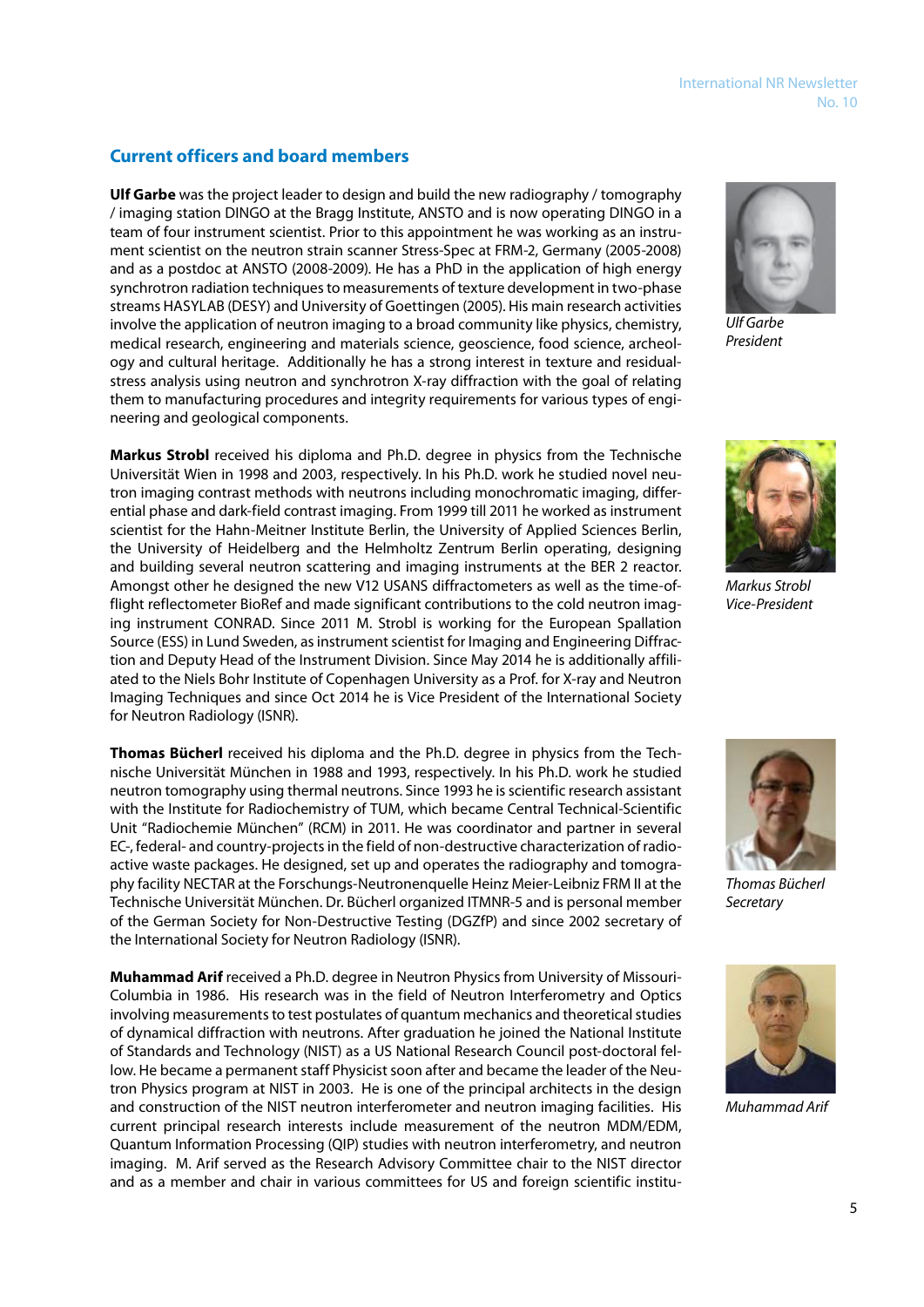*Frikkie de Beer*



*Les Bennett*



*Dongfeng Chen*

tions including Los Alamos National Laboratory, Oak Ridge National Laboratory, Argonne National Laboratory, NASA, National Science Foundation (NSF), and the European Spallation Source (ESS). He also advises Ph.D. students from various academic institutions including MIT, Tulane, Harvard, and Indiana University and is the principal investigator for a number of research agreements between NIST and various US federal agencies and industries, including US Department of Energy and General Motors. M. Arif was awarded US Department of Commerce Bronze and Gold medals, Arthur S. Flemming award, R&D 100 award, and the Washington Academy of Sciences Physical Sciences award for exceptional federal service and scientific research. He is a member of Sigma Xi and is a fellow of the American Physical Society (APS), a fellow of the Washington Academy of Sciences, and in 2014 he became a fellow at NIST.

**Frikkie de Beer** received his BSc (Ed) degree in maths and physics education from the Rand Afrikaans University in Johannesburg in 1981 and since 1988 he worked at the South African Nuclear Energy Corporation (Necsa), near Pretoria. He started as experimental officer and was responsible for the Non-destructive investigations of radioactive fuel pins in the PIE program of the Koeberg nuclear power plant, applying also film neutron radiography. In 1995, as technician in Neutron Radiography, Frikkie obtained the first digital neutron radiograph and in 2003 the first neutron tomogram in the Southern Hemisphere in collaboration with PSI. He became Radiography/tomography section head in 2007 and initiates the installation of the Micro-focus X-tray tomography facility in 2011 and is currently instrumental in the upgrade of the Nrad facility at SAFARI-1 in collaboration with TUM, Germany. He is corporate member of the South African Institute of Non-Destructive testing (SAINT) and member of the ISO-subcommittee 135 (Non-destructive testing) in South Africa. Frikkie was president of the ISNR from 2006-2010 and hosted the WCNR-9 in Kwa-Maritane, South Africa in 2010.

**Les G.I. Bennett** received his B.Eng. in chemical engineering (nuclear option) from Royal Military College in 1970 and his M.A.Sc. and his Ph.D. in nuclear science and nuclear engineering from the University of Toronto in 1972 and 1983, respectively. Since 1972, he was involved in investigating transportable neutron radiography systems using Californium-252 and their applications, mainly for aircraft inspections. With the installation of a small research reactor at RMC in 1985, along with colleagues, he developed a neutron beam tube, the first for this reactor type. The main use was for the investigation of water ingress of an aircraft's flight control surfaces, mainly, the rudder. A non-intrusive and costsaving procedure was later developed to allow the rudders to return to service. Dr. Bennett is now Professor Emeritus at RMC and organized ITMNR-7 in 2012.

**Dongfeng Chen** is a Senior Professor and the Director of Department of Nuclear Physics, CIAE. He is also the Vice President of China Neutron Scattering Society (CNSS) and the board member of the Asia-Oceania Neutron Scattering Association (AONSA). He is the leader of neutron scattering and neutron imaging project of 60 MW China Advanced Research Reactor (CARR) and the chief scientist of Project "The Key Technology of Neutron Beam on CARR", which is supported by the National Basic Research Program of China. He graduated from Jilin University, China in 1991 specializing in solid state physics. Then he worked in CIAE in the field of neutron scattering for more than 20 years. He received a Master of Science degree from CIAE in 1995 specializing in condensed matter physics, and received PhD degree in 1998 specializing in nuclear physics, and then worked in Argonne National Laboratory, USA as a postdoc fellow in the field of inelastic neutron scattering. In October of 2000, he returned to CIAE as the Director of Neutron Scattering Laboratory of CIAE. Now, he is engaged in the development and application o neutron imaging in China and Asia area. The advanced thermal and cold neutron imaging facilities being built at CARR are expected to be commissioned in 2017 and they will provide more efficient and versatile tools for basic scientific and industrial non-destructive investigation.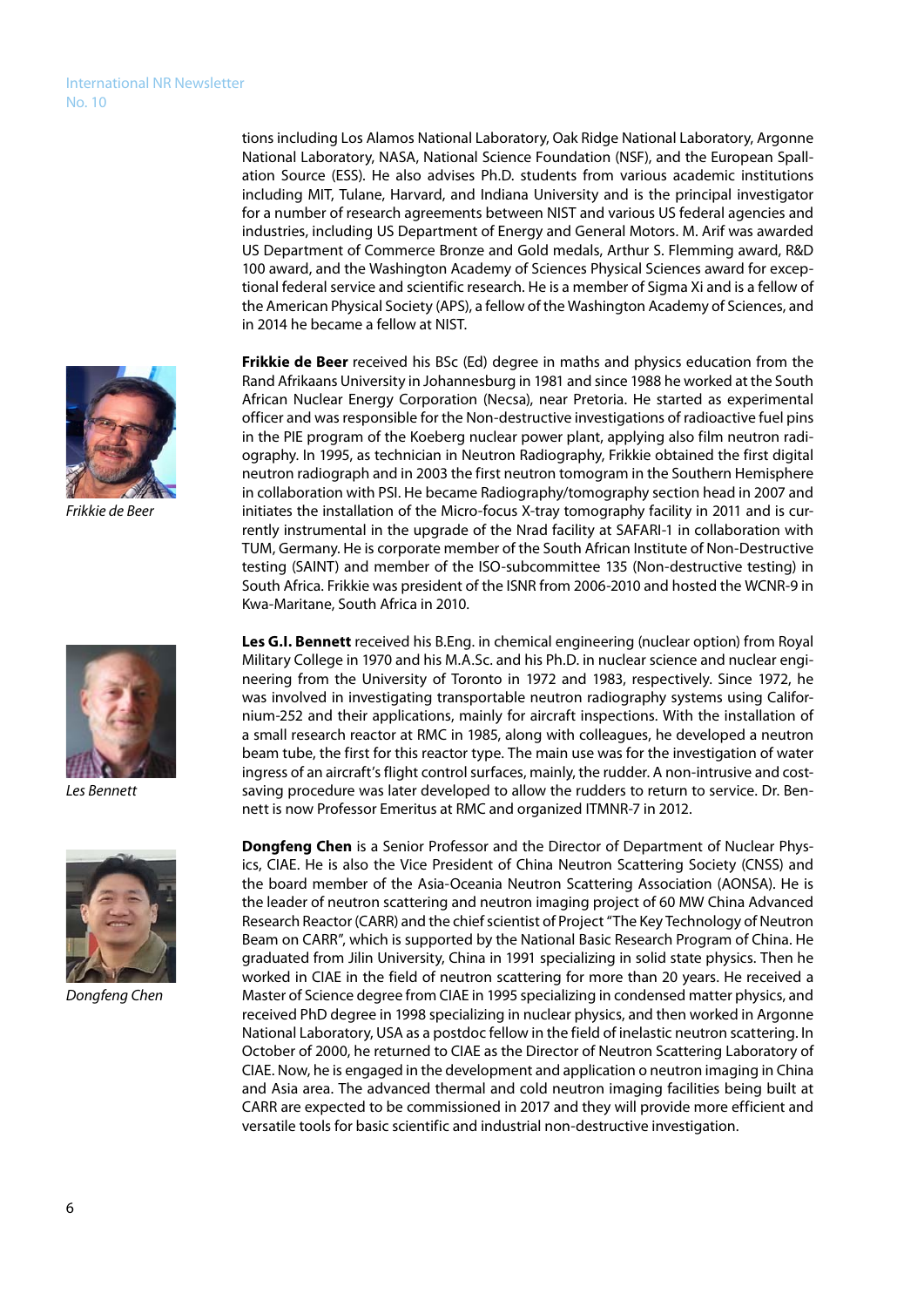#### International NR Newsletter No. 10

**Christian Grünzweig** studied physics at the University in Tübingen where he received his Diploma in 2006. From 2006 to 2009 he conducted his PhD project at ETH Zurich in collaboration with the Paul Scherrer Institut (PSI), where he studied magnetic domain structures using neutron grating interferometry. Since 2009 he is scientist in the neutron imaging and activation group (NIAG) at PSI. His research interests are grating interferometry, dynamic neutron imaging and scintillator development. Additionally he is responsible for the collaboration with industrial customers. Dr. Grünzweig is board member of the International Society for Neutron Radiology (ISNR) and member of the Review Panel Imaging, Analysis, Nuclear and Particle Physics at the Technische Universität München.

**Daniel S. Hussey** is a research scientist at the National Institute of Standards and Technology where his primary research is on neutron optics including neutron imaging of proton exchange membrane fuel cells. Dr. Hussey started at NIST as a National Research Council Postdoctoral Fellow in 2004. Dr. Hussey earned a PhD in physics from Indiana University in Bloomington, IN, in 2003 where he used dense samples of polarized 3He in polarized neutron reflectometry studies of magnetic thin films. Dr. Hussey earned his bachelor of science in physics from the University of New Hampshire in 1999. Dr. Hussey has authored or co-authored over 100 peer-reviewed journal articles and book chapters, was awarded the Presidential Early Career Award for Scientist and Engineers in 2010, and was a co-PI on a 5-year NIST Innovations in Measurement Science grant awarded in Fiscal Year 2014 titled "A Neutron Microscope For Energy And Materials Research".

**Anders Kaestner** is a scientist at the SINQ neutron spallation source at Paul Scherrer Institut with responsibility for the development and operation of the cold neutron imaging facility, ICON. He has a background in computer systems engineering (specialization in mechatronics) and electrical engineering. He received his PhD in signal processing in 2002 from Chalmers University of Technology (Gothenburg, Sweden), having carried out research on microwave tomography with the application of wood inspection being stationed at Halmstad University, Sweden. During his PostDoc in the Soil Physics Group at ETH, Zurich, he worked with image processing and reconstruction of CT data from large scale facilities (neutrons and synchrotron). After a few years as CT algorithm specialist at Varian Medical Systems he started his current position in 2008 as instrument scientist at ICON. His scientific interests are in the field of computational imaging for neutron imaging aiming at extracting the information available in the data (computed tomography, low-dose imaging, multimodal imaging, etc.) with applications to dynamic processes in porous media and the development of instrument characterization methods.

**Nikolay Kardjilov** is a senior scientist at the Helmholtz Center for Materials and Energy Berlin (HZB), Germany. He is responsible for the design and operation of the CONRAD-2 neutron imaging facility at the BER-2 research reactor. He is a physicist and received a PhD from the Technische Universität München in 2003 with a topic related to development of innovative neutron imaging methods. During his PhD he was based at the neutron imaging group at the FRM-I research reactor in Garching near Munich, Germany. From 2003 he is working at the HZB Institute where he was in charge of design and construction of the new imaging facility CONRAD-1 at the BER-2 research reactor. After the instrument commissioning in 2005 he worked actively for establishment of a broad user community. In 2010 he guided the upgrade project of the imaging facility CONRAD-2. His scientific interests include imaging with polarized and monochromatic neutrons, phase-contrast and high-resolution imaging.

**Winfried Kockelmann** is a senior scientist at the ISIS neutron spallation source with responsibility for the design and operation of the new IMAT neutron imaging and diffraction facility. He is a physicist and received a PhD from the University of Bonn in 1995 having carried out research on magnetic properties of rare earth intermetallics. During his PhD he was based at the neutron diffraction group of Bonn University at the DIDO neutron source in the Forschungszentrum Jülich. From 1995 he worked at the ISIS facility at the Rutherford Appleton Laboratory in the UK, initially on assignment from Bonn



*Christian Grünzweig*



*Daniel Hussey*



*Anders Kaestner*



*Nikolay Kardjilov*



*Winfried Kockelmann*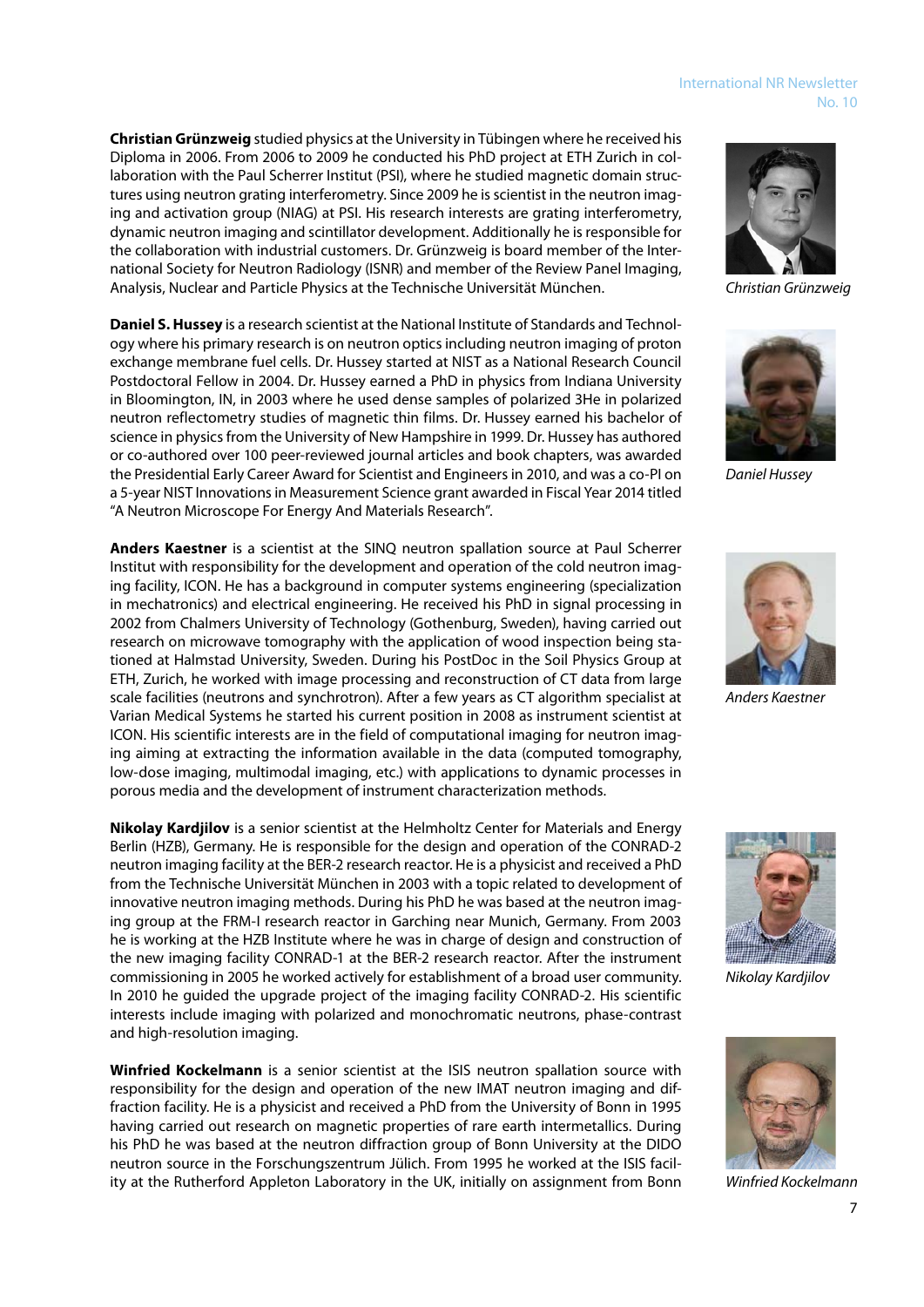

*Eberhard Lehmann*

**Eberhard H. Lehmann** studied physics at the University of Leipzig and got the diploma degree for a work about "molecular dynamics calculations of proteins" in 1974. Later he started a carrier in reactor physics at the nuclear research center Rossendorf (near Dresden) with the focus on the physics of fast breeder reactors. His PhD about "Integral crosssection data of structural materials" was finished in 1983. In 1991 he went to the Paul Scherrer Institut (Switzerland) to operate the 10 MW research reactor "SAPHIR" and to implement new applications using neutrons. With the erection of the spallation neutron source SINQ he got the responsibility to install irradiation facilities and beam lines for neutron imaging purpose. Today, he is leader of the "Neutron Imaging & Activation Group" within the "Laboratory for Neutron Scattering & Imaging". He was elected as president of the International Society for Neutron Radiology in order to organize the 10th World Conference on Neutron Radiography, which was held successful in October 2014 in Grin-

University and Forschungszentrum Jülich. As a member of the Crystallography Group at ISIS he supports the materials science programme of ISIS and is actively involved in instrument development and upgrade projects. His scientific interests include crystallographic phase transitions, structural magnetism, and the development of neutron techniques for



*Yasushi Saito*

Yasushi Saito is currently working for Research Reactor Institute, Kyoto University, where he is studying mainly multiphase flows in relation to nuclear thermal hydraulics and also development of measurement technique by using neutron radiography. He gained his doctoral degree from the department of chemical engineering at Kyoto University (1996). His main research interests are nuclear thermal hydraulics, refrigeration system and neutron radiography. His recent research is directed to thermal hydraulics of heavy liquidmetal in relation to development of accelerator driven system (ADS) and dynamic neutron radiography at nuclear research reactors.

# **A summary of WCNR-10**

delwald, Switzerland.

the analysis of cultural heritage objects.

The tenth World Conference on Neutron Radiography (WCNR-10) took place from 5th to 10th October in Grindelwald, a beautiful site surrounded by the Swiss Alp Mountains. The Paul Scherrer Institut (PSI) was elected as host 4 years ago on WCNR-9 (Kwa-Maritane, South Africa). A team around the current ISNR president Eberhard Lehmann tried the very best to provide optimal conditions for the participants from all parts of the world to discuss latest developments in the field of neutron radiography and imaging.

The resonance from the call for abstracts was already very positive and it was a difficult job to select the very best contributions out of more than 200 for the tight program of the conference. At the end, about 80 talks were given, including presentations by some companies during workshops. The poster session with more than 100 contributions was very well visited.

The four days of talks and discussions (Oct. 6<sup>th</sup> to 9<sup>th</sup>) were structured into a morning session and a night session with a longer break over lunch time. This gave a chance to get familiar with the Swiss moun-



tains and the county side. Alternatively, three mini-workshops were offered to the participants in the afternoon to exchange knowledge and experience on the following topics: neutron imaging detectors, data handling and treatment, link to neutron scattering.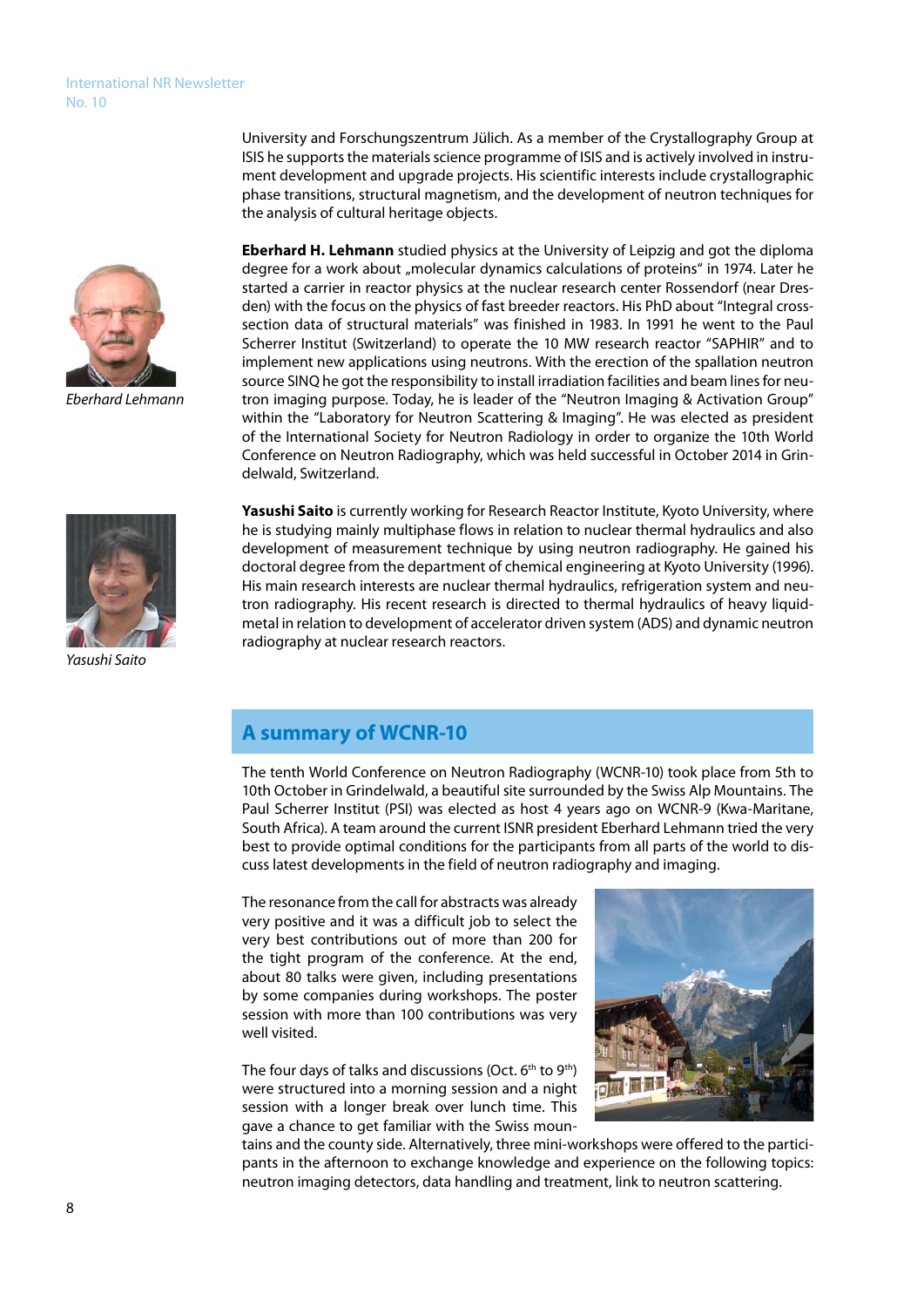No. 10

International NR Newsletter

The conference was attended by 170 persons from 29 countries, representing all major centers where neutron imaging activities are running. For the first time, more users than operators of the neutron imaging facilities participated. This clearly indicates how much neutron imaging has been developed from a tool for non-destructive testing towards research techniques with sophisticated new options applicable in many fields.

The progress in neutron radiography and imaging was documented during the conference by the description of 12 new projects and finalized installations, including upgrades. Most important are the planned beam lines at all new spallation neutron sources (IMAT at ISIS (UK), RADEN at JPARC (Japan), VENUS at SNS (USA) and ODIN at ESS). In the same way, it is important that countries like Russia, China, Australia, Argentina and France come into the game at their established neutron sources. The bottlenecks are still developing countries with modern reactor sources but low utilization, in particular for neutron radiography and imaging. A few countries, partly supported by IAEA, enabled the participation in WCNR-10 in order to get information about state-of-the-art in the field.



From the methodical point of view, progress was reported and discussed in the field of grating interferometry, energy selective imaging, imaging with polarized neutrons and the improvement of the spatial resolution. Applications with currently highest impact are the storage of hydrogen, the in-situ study of fuel cells and batteries, non-invasive studies of cultural heritage objects and geo-sciences and paleontology. However, the link to neutron scattering techniques was explicitly enhanced (interferometry – small angle scattering, diffractive imaging, diffractometers using imaging detectors …).

The presenting companies dealing with scintillator development and production, camera support and software development gave reason to discuss about new setups and system improvements.

The majority of the participants moved on October 10th to PSI where a presentation of the institute and its large scale research facilities was given. Hands on dis-





*Some impressions during the sessions*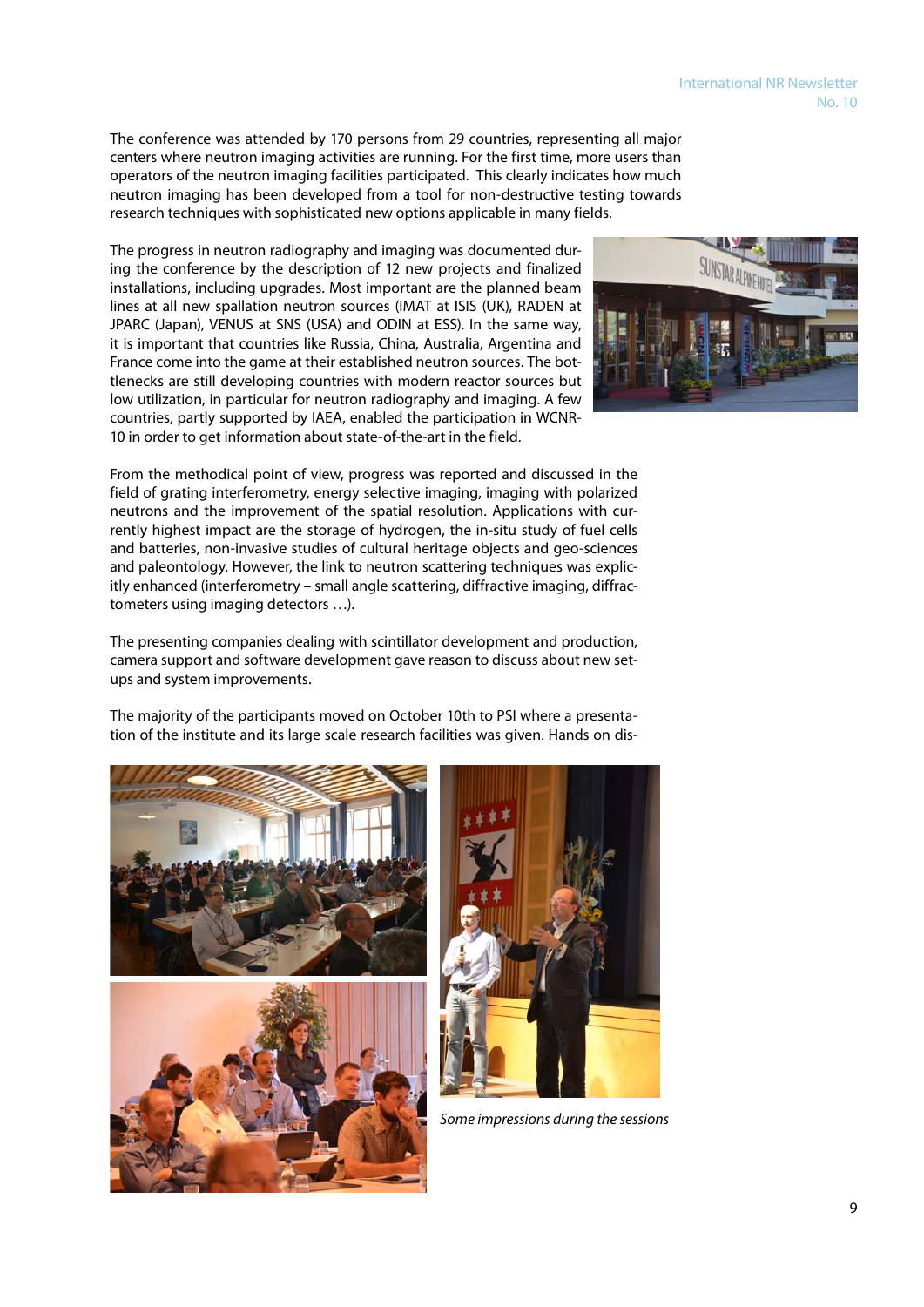

 *Poster price winner Mihails Scepanskis*

cussions about the two neutron imaging facilities at SINQ and for the one for X-rays at SLS were possible during the visits.

The conference was successfully finished by the ceremony for the new Honorary Member of the ISNR Marton Balasko (Hungary) and the hand-over to the newly elected president Ulf Garbe who took over the responsibility to host the WCNR-11 in Australia in 2018. The ISNR board was completed by 6 new members after the retirement of several former members.

*Eberhard Lehmann*



*Meeting of ISNR-presidents at WCNR-10. Former presidents John Barton, M. Arif and Frikkie de Beer, acting president at WCNR-10 Eberhard Lehmann and new elected president Ulf Garbe (from left to right).*

# **Marton Balasko became honorary member of the ISNR**

At WCNR-10 Marton Balasko was honored for his outstanding work in the field of neutron radiography techniques. The laudation was given by Eberhard Lehmann:



He was born on June 15th 1944 in Budapest (Hungary) and studied at the Technical University where he graduated in the Department of Electrical Engineering in1974. He got his PhD in 1984 about the topic of "Qualification of epitaxial layers grown from liquid phase" before he changed that field towards the neutron research, in particular for radiography applications. Probably, it was his wife Erzsebet Sváb, a still active expert in neutron scattering, who pushed the interest into the neutrons direction?



*Marton Balskó*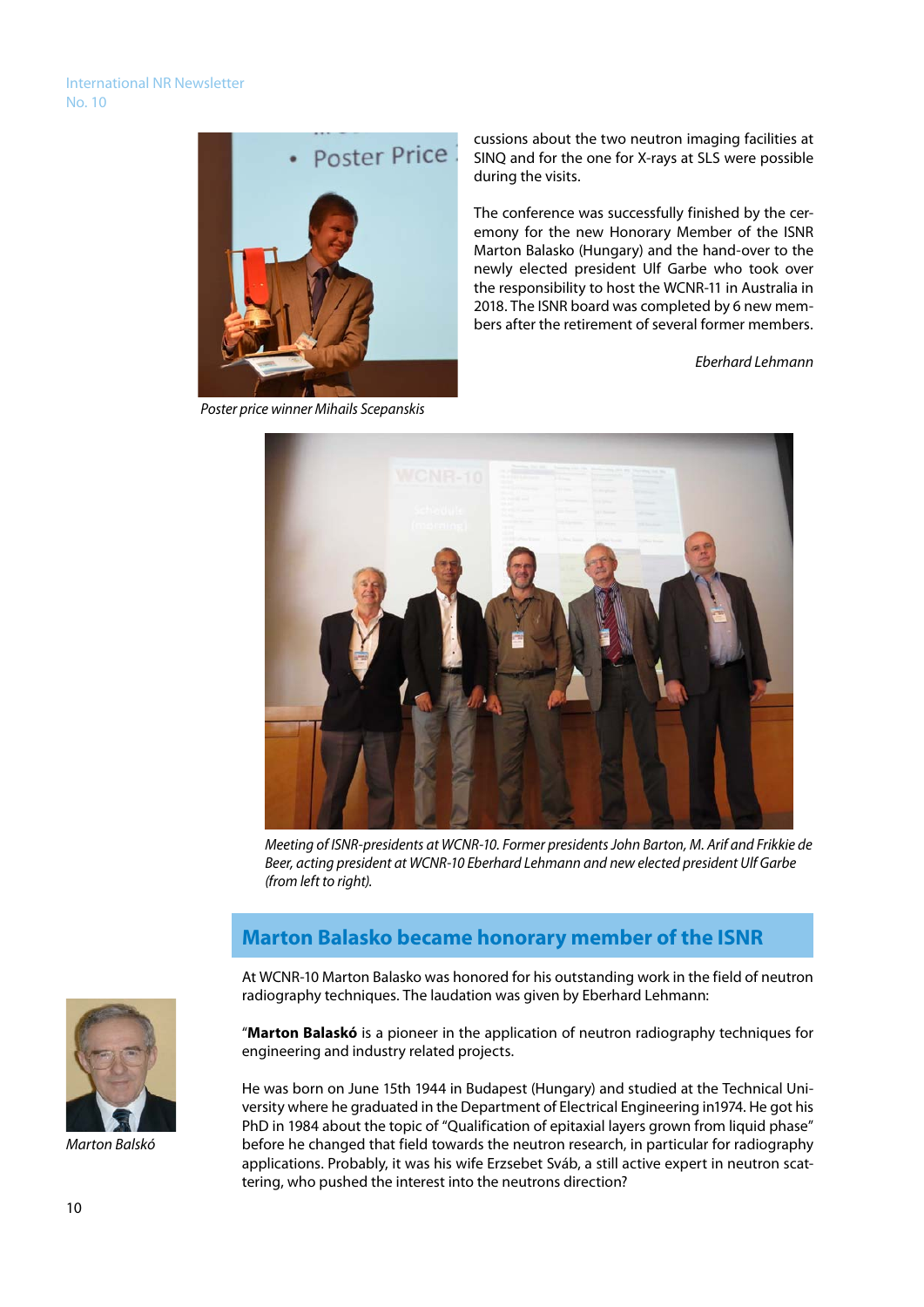

*Eberhard Lehmann (right) handing the certificate of honorary member to Marton Balasko (left)* 

At the 10 MW WWS reactor of Russian origin he started to build a neutron radiography facility in 1984, mainly based on a video camera system, a precursor of the presently very common detection systems. This system was very unique in the Eastern part of Europe where such kind of experimental infra-structure was rare and the access to Western components quite limited. The goal was dynamic radiography and the visualization of twophase flow phenomena.

Since 1990, M. Balaskó qualified very professionally and consequently for all kinds of degrees in non-destructive testing according to national rules and to EN 473.

M. Balaskó was very active in the promotion of neutron imaging techniques and their practical application, predominantly for defect analysis (e.g. Hungarian army's helicopter blades, refrigerator operation failures) or material research (super critical water behavior with respect to heat and pressure). Therefore, he became member of several national, European and international boards like International Society of Neutron Radiology (1996- 2010), Applied Vehicle Technology Panel (AVT) of the Research Technology Organization (RTO) in the NATO (2003-2008), ACADEMIA NDT International (2009 -today) and the Advisory Committee for Neutron Imaging for SINQ, PSI, Switzerland.

Based on his knowledge he also practiced many teaching activities such on Schools abroad, for supervision of PhD students and for IAEA trainees. Until today he is co-author of 213 published papers and owner of 7 patents.

Because of the preliminary shut-down of the Budapest reactor M. Balasko had to move his equipment and he succeed to establish new setups at the ASTRA research reactor in Seibersdorf/Austria (1987), and at the Maria research reactor in Swierk/Poland (2001). After the upgrade in Budapest, he reinstalled and improved the neutron radiography system again.

His emphasis was on the comparison of the results of radiography methods to other nondestructive testing methods as vibration diagnostics, acoustic emission, thermo vision, ultrasonic and liquid penetration.

What is to highlight most:

M. Balaskó has been pioneering in film-free neutron imaging, in particular with dynamic options.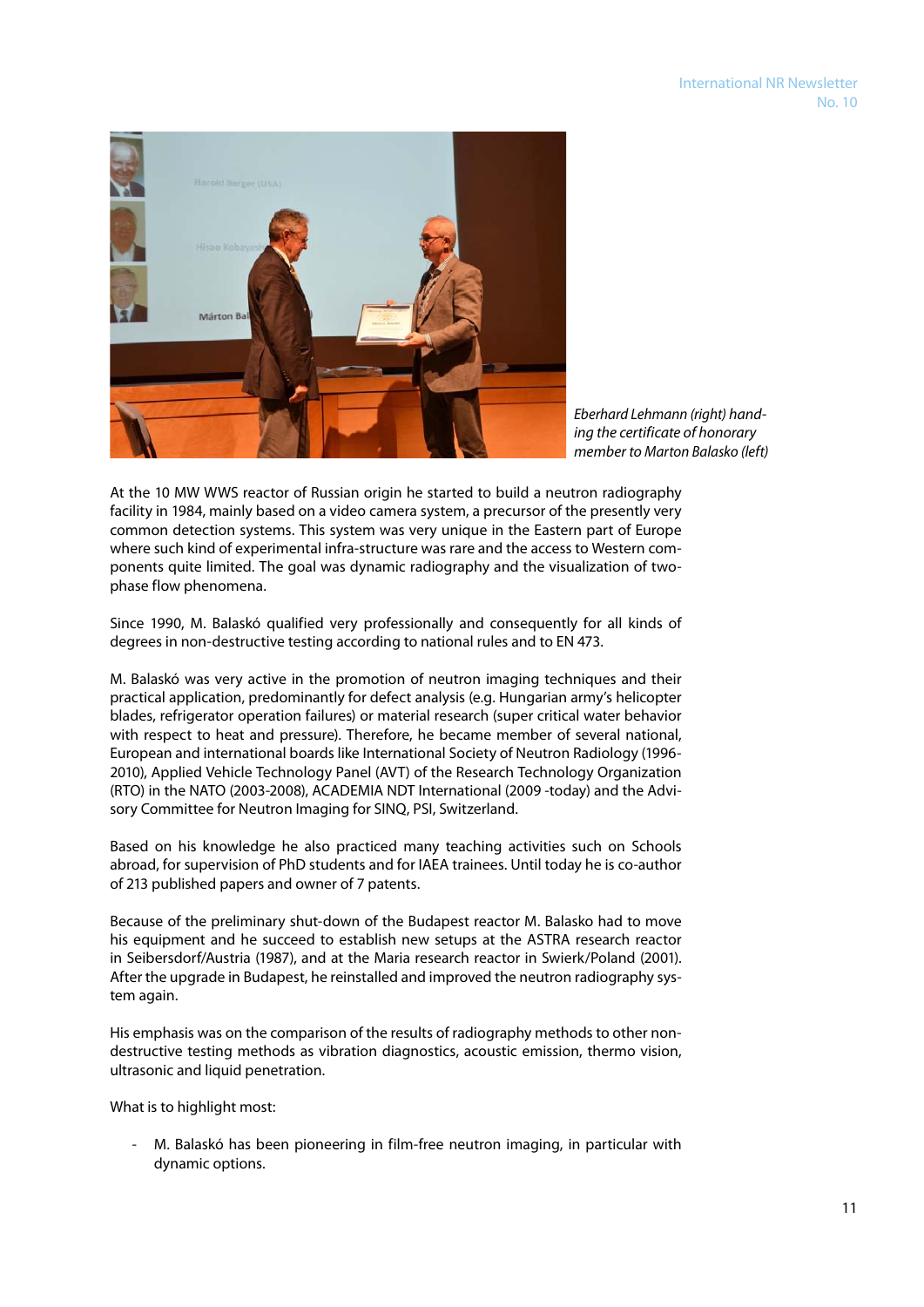- He built one of the first imaging facilities in Europe under complicate conditions. He established very early the close link to industry and to engineering aspects.
- He managed to overcome difficulties in an Eastern country for collaboration and exchange of know-how before 1989. After «change of the system» Marton Balaskó became good moderator between East and West, e.g. transfer of the imaging device to Seibersdorf (A) and as active member of the COST action 524 about "Nondestructive testing using neutrons". "

*Eberhard H. Lehmann*

# **The status of neutron imaging activities – in a PSI-internal and international context**

The spallation neutron source SINQ is the national base for neutron research in Switzerland, successfully in operation since 1997. From the early days of its neutron delivery, the facility NEUTRA has been used for thermal neutron imaging investigations. Later in 2006, a facility for cold neutron imaging (ICON) was built, complimenting NEUTRA in many respects. Recently, we were able to get access to a beam line at SINQ with an even colder neutron spectrum and with a high degree of neutron polarization. In this way, we can decide which beam conditions are preferred for the particular investigation.



*Photo of SINQ experimental hall.*

Neutron imaging, at PSI previously entitled "neutron radiography", has been developed from a pure instrument for nondestructive testing, complementarily to the X-ray methods, towards a research tool for many users from science and engineering.

The most essential step into this direction was the substitution of film-type detectors by digital systems which enables a direct quantification of the content of the sample or the process under investigation. As one film based image was available after about 1/2 hour it is possible now to obtain neutron image data within a few milli-seconds.

Although the radiography type studies on different length and time scales are still very common, neutron tomography has been established on routine basis for the access of the third dimension.

However, there is a clear trend to use the neutron imaging signal more sophisticated than by transmission measurements of the white beam only.

On the one hand, narrow bands of the neutron spectrum allow getting access to the Bragg edge region of the scattering cross-sections of crystalline solid-state materials. This energy selective imaging enables to study the properties of macroscopic crystalline structures in a straightforward way. With even higher energy resolution it will be possible to detect directly stress and strain phenomena in metal components in single images with high spatial resolution.

Next to these transmission studies, it is possible to evaluate the scattered neutron signal simultaneously by means of a second detector. In this manner, we are able to characterize the crystal orientation all over a sample.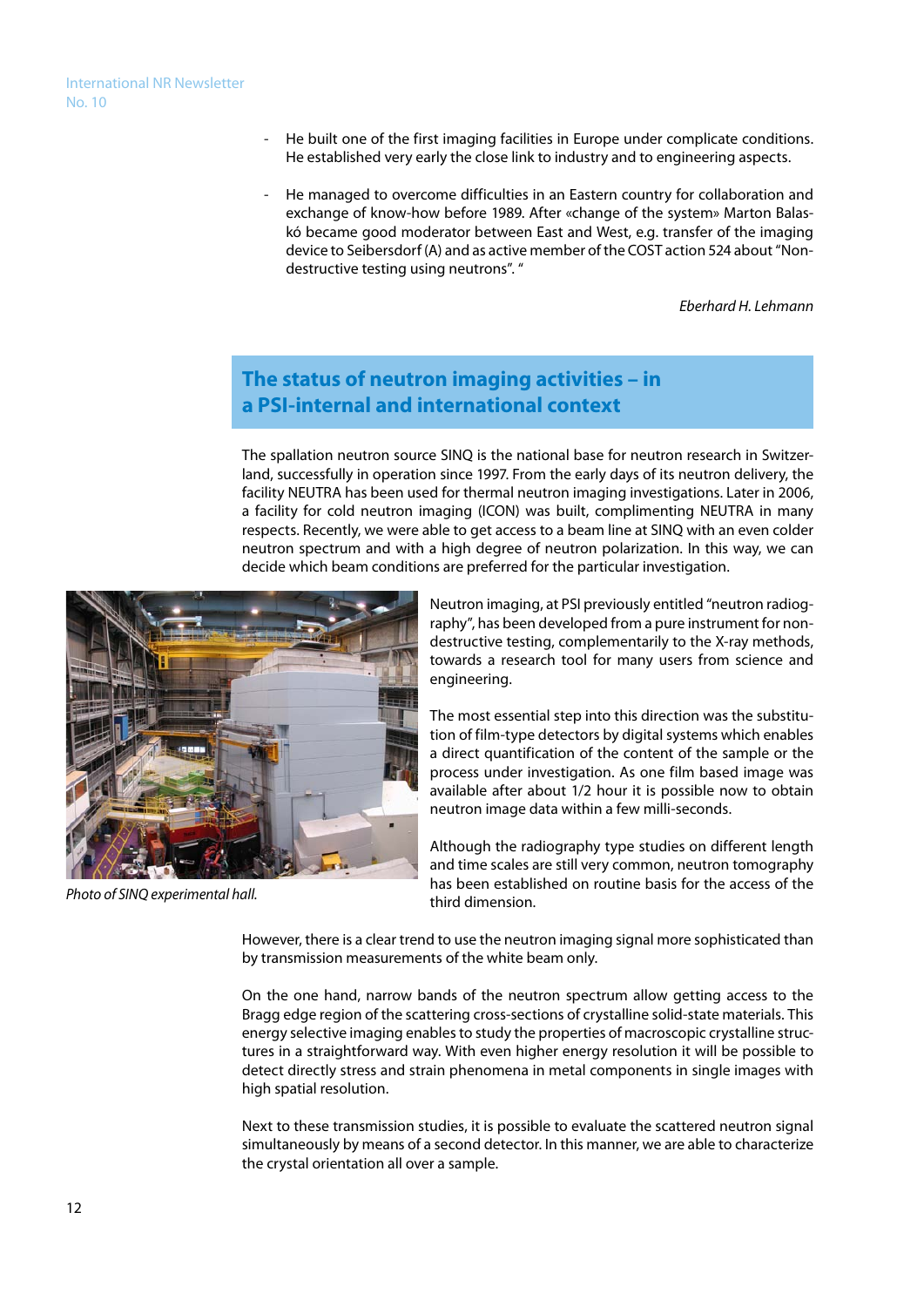| Country      | <b>Site</b>     | <b>Institution</b> | <b>Facility</b> | <b>Neutron source</b> | <b>Spectrum</b> | <b>Power Status</b><br>in MW |              |
|--------------|-----------------|--------------------|-----------------|-----------------------|-----------------|------------------------------|--------------|
| Australia    | Sydney          | <b>ANSTO</b>       | <b>DINGO</b>    | OPAL reactor          | thermal         | 20                           | in operation |
| Germany      | Garching        | TU München         | <b>ANTARES</b>  | FRM II                | cold            | 20                           | in operation |
| Germany      | Garching        | TU München         | <b>NECTAR</b>   | FRM II                | fission         | 20                           | in operation |
| Germany      | <b>Berlin</b>   | <b>HZB</b>         | <b>CONRAD</b>   | BER-2                 | cold            | 10                           | standby      |
| Hungary      | <b>Budapest</b> | <b>KFKI</b>        | $ib^*$          | WWS-M reactor         | thermal         | 10                           | in operation |
| Japan        | Kyoto           | Kyoto University   | $ib^*$          | <b>MTR</b> reactor    | thermal         | 5                            | standby      |
| Japan        | Tokai           | JAEA               | $ib^*$          | JRR-3M reactor        | thermal         | 20                           | standby      |
| Japan        | Tokai           | JAEA               | <b>RADEN</b>    | J-PARC spallation     | cold            | $0.3***$                     | in operation |
| Korea        | Daejon          | <b>KAERI</b>       | $ib^*$          | <b>HANARO</b> reactor | thermal         | 30                           | in operation |
| Switzerland  | Villigen        | <b>PSI</b>         | <b>NEUTRA</b>   | SINQ spallation       | thermal         | $1***$                       | in operation |
| Switzerland  | Villigen        | <b>PSI</b>         | <b>ICON</b>     | SINQ spallation       | cold            | $1***$                       | in operation |
| <b>USA</b>   | Gaithersburg    | <b>NIST</b>        | $BT-2$          | <b>NBSR</b> reactor   | thermal         | 20                           | in operation |
| <b>USA</b>   | Sacramento      | <b>UC Davis</b>    | $ib^*$          | <b>TRIGA reactor</b>  | thermal         | $\overline{2}$               | in operation |
| <b>USA</b>   | Oak Ridge       | <b>ORNL</b>        | $CG-1D$         | <b>HFIR</b> reactor   | cold            | 85                           | in operation |
| South Africa | Pelindaba       | <b>NECSA</b>       | SANRAD          | <b>SAFARI</b> reactor | thermal         | 20                           | in operation |

*Table 1: State-of-the-art facilities for neutron imaging suitable for user operation*

*\* ib: abbreviation for imaging beamline;* 

\*\**due to the higher neutron yield in spallation the power of the sources result in neutron intensities by at least a factor of 10 higher compared to reactor sources.* 

| Country       | <b>Site</b>                                                                             | <b>Status</b>      |
|---------------|-----------------------------------------------------------------------------------------|--------------------|
| Australia     | DINGO at OPAL ractor                                                                    | in operation       |
| Germany       | PONTO-2, BER-2 reactor (polarized neutrons)                                             | in operation       |
| <b>Russia</b> | imaging station at IBR-2 pulsed reactor                                                 | in operation       |
| USA.          | NIST: new imaging beamline at a cold neutron guide                                      | under construction |
| UK.           | IMAT at ISIS-TS 2 pulsed spallation source                                              | under construction |
| France        | <b>IMAGINE at OSIRIS reactor Saclay</b>                                                 | under construction |
| China         | two facilities at CARR research reactor                                                 | under construction |
| Japan         | RADEN at J-PARC pulsed spallation source                                                | in operation       |
| <b>USA</b>    | VENUS at SNS pulsed spallation source                                                   | project            |
| EU            | ODIN at ESS pulsed spallation source                                                    | project            |
| $\cdots$      | upgrades of exisiting facilities (e.g. CONRAD-2, Ger-<br>many and SANRAD, South Africa) | upgrades           |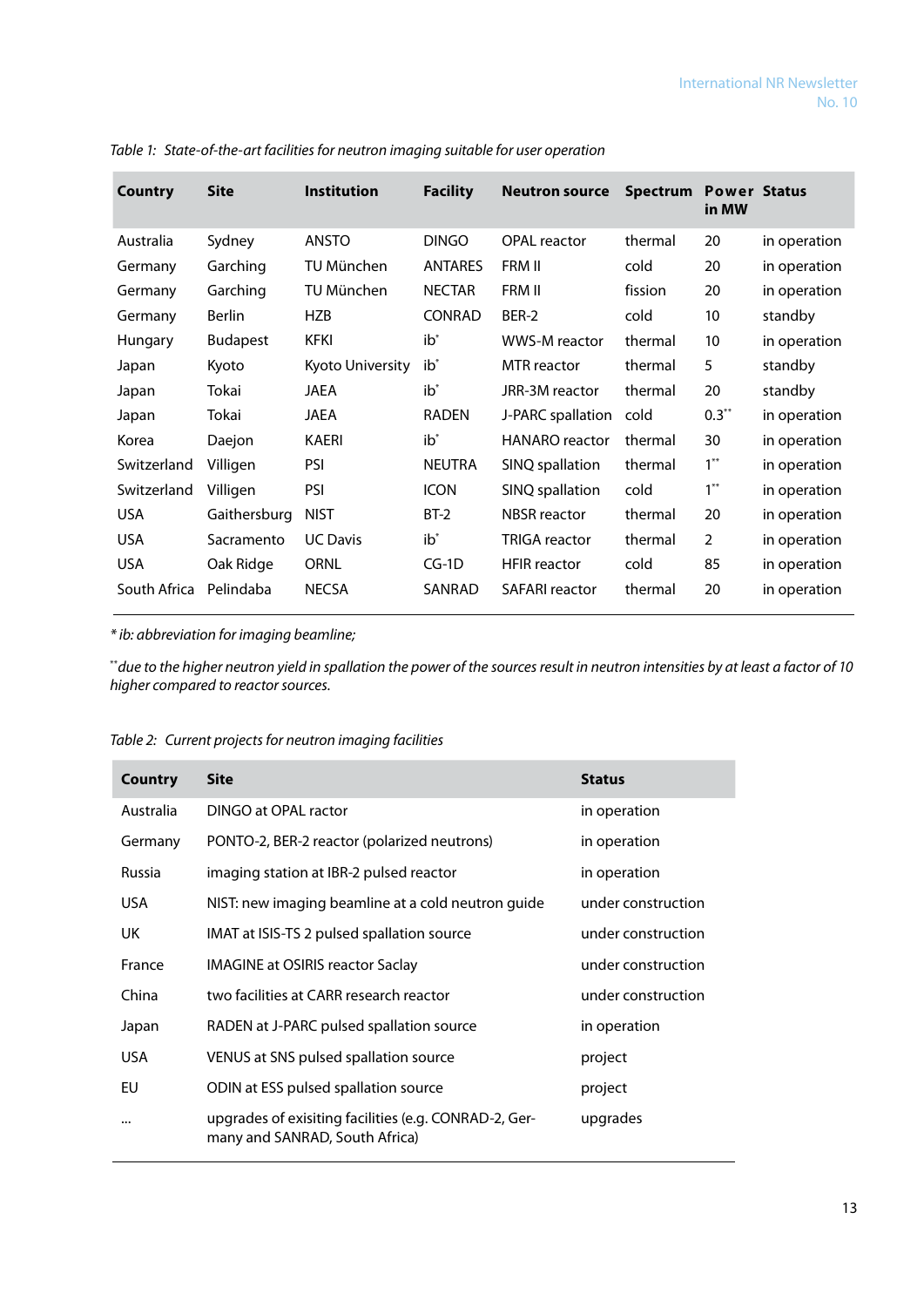More demanding but challenging is the use of neutron grating interferometer devices which enable to derive the phase contrast and the dark-field image signal for a sample. It can be used to visualize e.g. the magnetic domain structure in bulk magnetic samples.

These advanced techniques are established only in a few labs world-wide until now, including PSI. The reasons for the lack of facilities is caused by the decreasing number of powerful neutron sources, the limited access to suitable beam ports and the missing qualified manpower.

With the projects for neutron imaging facilities at the pulsed spallation sources in Japan, UK, Lund and USA we have the opportunity to implement latest developments in neutron imaging, however now with the time-of-flight  $=$  energy selectivity capabilities of best flexibility and performance. In particular, the project ODIN at the European Spallation Neutron Source ESS will enable to provide many new approaches for scientific and industrial applications. With its unique intensity and the narrow energy bands energy selective studies will become possible in short acquisition time.

The potential of neutron imaging techniques is by far not fully exploited. New approaches are seen in the imaging with polarized neutrons for the visualization of magnetic phenomena and structures, the cross-correlation with X-ray beams in the sense of data fusion and the usage of epithermal and fast neutrons. It is a real challenge to increase the spatial resolution until the physical limits in order to compete with X-ray imaging techniques, however enabling the unique neutron contrast conditions.

Underutilized neutron sources should be equipped more with neutron imaging options for a broader applicability of this valuable research tool with the high potential for industrial applications.

*Eberhard H. Lehmann*

# **Actual status of standardization**

The standardization of neutron radiography and tomography is an important process which helps to increase the interest of industrial customers in non-destructive investigations with neutrons and provides criteria for estimation of the level of performance for different neutron imaging facilities. The process includes theoretical considerations about the facility parameters (estimation of the collimation ratio L/D, simulation of the spectral distribution, estimation of the achievable resolution, calculation of detector efficiency, shielding calculations, scattering corrections and simulations of secondary effects as beam hardening and background contribution) and procedures for experimental confirmation of these parameters (preparation of round robin tests, performing experiments at different facilities, data procession and estimation).

Some test samples dedicated for characterization of the neutron imaging performance in radiography and computed tomography experiments were developed at Paul Scherrer Institute (PSI) recently. Two different types of samples targeting the characterization of resolution and contrast in CT measurements were distributed among 10 facilities and the results were analyzed. A new contrast sample is designed to quantify the ability to distinguish between different materials with the used neutron energy spectrum; this sample is a revision of the contrast sample used in the first IAEA round robin carried out in 2011-2012. Two sample types are proposed to quantify the resolution; one for radiography using a slanted Gd edge and the other a line pair object intended for computed tomography. First results from measurements performed at the cold neutron imaging beamline ICON (Paul Scherrer Institut, Switzerland) were presented at the IAEA Technical Meeting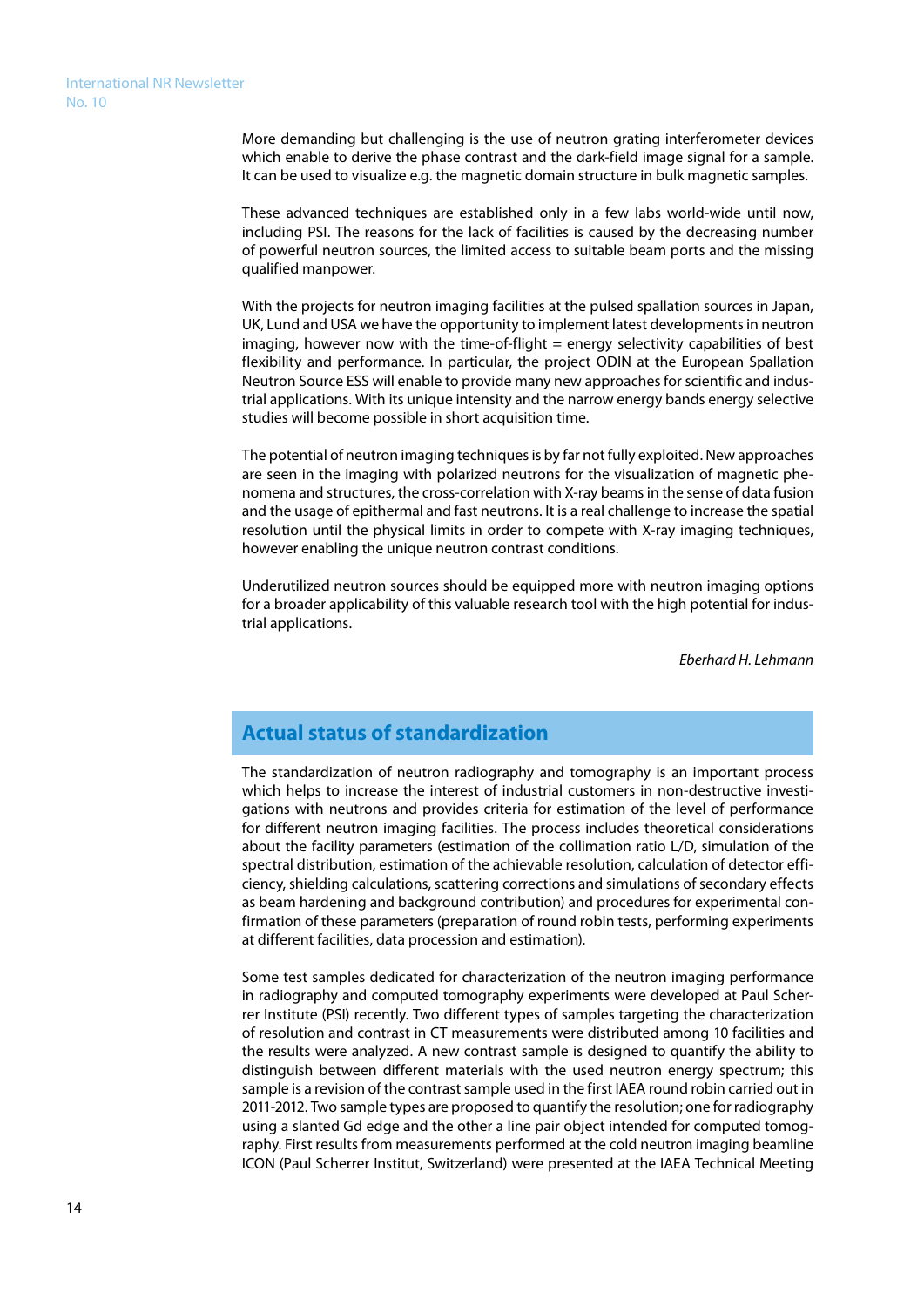on Standardization of Neutron Imaging for Industrial Applications held in Vienna, Austria; 23-26 June 2014.

On this meeting all standards related to neutron radiography were intensively discussed with focus to adapt them to the new detector systems and new facilities. It was concluded that all existing standards on film methods can be adapted to the new detector systems. Some new standards for characterization will be proposed by the neutron imaging group at PSI (contact person A. Kaestner). The results from this meeting was summarized in a technical meeting report.

*Nikolay Kardjilov, Anders Kaestner* 

# **Summary of NEUWAVE-6**

In 2014 NEUWAVE-6 returned back to Garching where 42 experts from 13 countries were discussing actual developments and new plans for the future in energy-dependent neutron imaging.

In 2008 when plans for setting-up instrumentation at neutron spallation sources became more concrete, the knowledge on the energy-dependent effects on neutron imaging was quite limited. Scientists of the FRM II around Burkhard Schillinger organized a first workshop allowing scientists from all over the world to discuss scientific instruments and methods using time-of-flight as well as other energy selective methods.



*Participants at NEUWAVE-6 (photo Schürmann)*

Originally the workshop was intended to be a single event. But due to its success it took place nearly every year in another country. NEUWAVE (NEUtron WAVElength-dependent imaging) contributed essentially to establish projects for neutron imaging like IMAT at ISIS (UK), RADEN at J-PARC (Japan), VENUS at SNS (USA) and ODIN at ESS (Sweden). Furthermore the NEUWAVE series resulted in the development a large amount of today's knowledge on energy-dependent neutron imaging.

On the last day of NEUWAVE-6 the participants visited the rebuild ANTARES facility at FRM II with its velocity selector and double-crystal-monochromator for energy resolved measurements using thermal and cold neutrons. At the NECTAR facility measurements fission neutron imaging is available, too.

NEUWAVE-7 will take place at J-PARC (Japan) in 2015 and at ISIS (UK) in 2016 celebrating the inauguration of the new instruments RADEN and IMAT, respectively.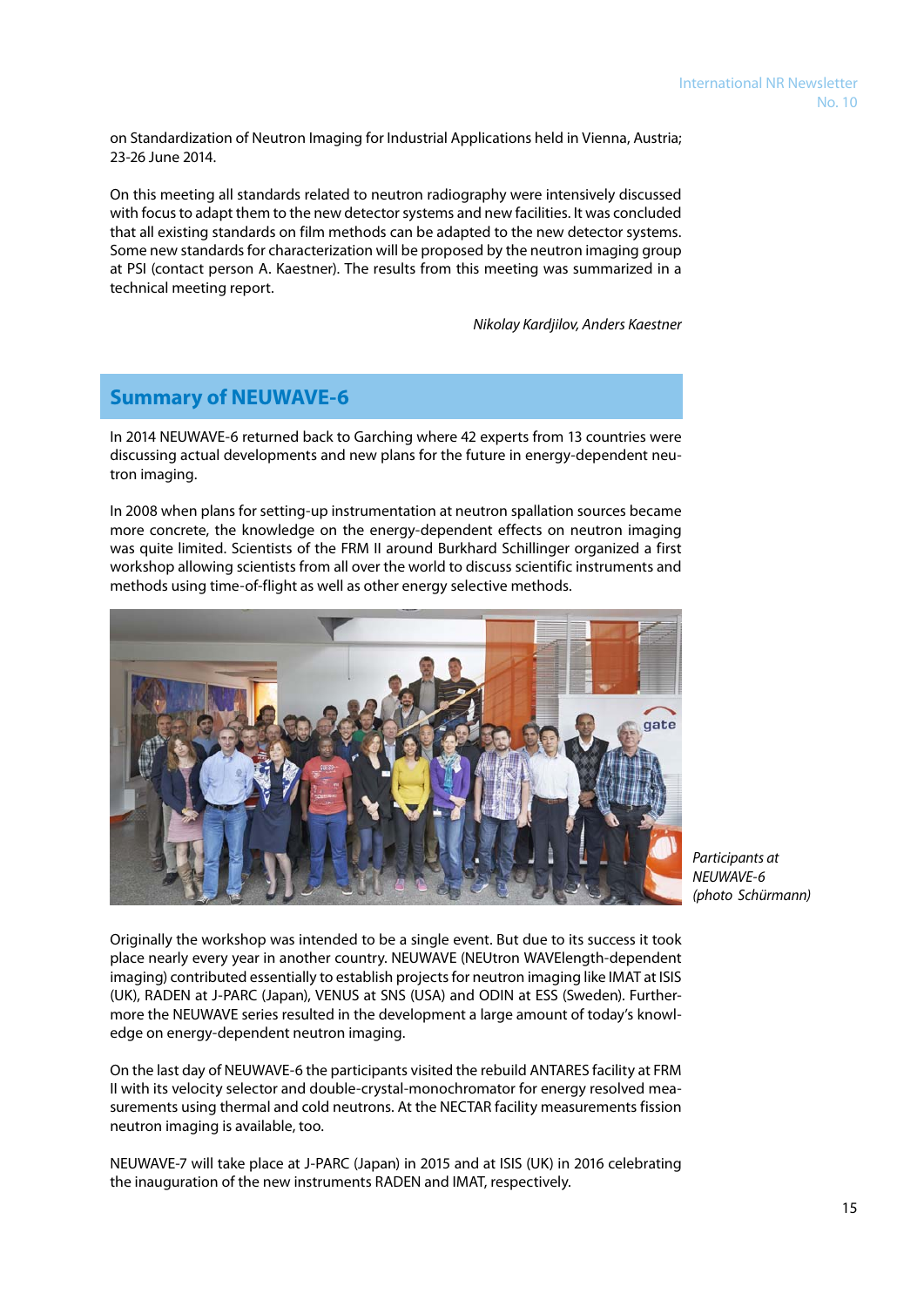# **ITMNR-8 (Announcement)**

The 8th International Topical Meeting on Neutron Radiography (ITMNR-8) will be held at Peking University (PKU), Beijing, China, on September 4-8, 2016. This meeting will follow the traditions of previous ITMNRs. The main meeting will last for three and a half days with oral and poster presentations as well as a half-day excursion. The language of this meeting will be English.



*Campus of Peking University*

> Differ from the World Conference on Neutron Radiography, which is an inclusive conference, the Topical Meeting will be focused on some particular sub topics of the broad usage of neutron imaging. The topic of ITMNR-8 is still under discussion and any suggestions are welcomed.

> Some optional activities might be arranged before and after the main meeting. The optional laboratory tours will be arranged. A one-day Neutron Imaging School for the young scientists and PhD students might be held before the main meeting. Following the tradition of ITMNR-7 a Review Workshop might be held after the main meeting if there are enough people like it.



*Photography of the Great Wall*

Beijing is a famous historic and cultural city. There are many historical spots such as Great Wall, Forbidden City, Summer Palace, Temple of Heaven etc. There will be colorful program for the accompanying persons.

ITMNR-8 will set up an International Advisory Committee (IAC). All the members of ISNR Board and honorary members of ISNR will be the member of IAC. The Local Organizing Committee (LOC) will exchange the ideas with IAC to determine the schedule of ITMNR-8. Any suggestions from anyone are also welcomed. The First Announcement of ITMNR-8 will be distributed around June 2015. We hope the frame of ITMNR-8 can be fixed before that time.

Contact persons:

 Dongfeng Chen, co-chairman of Local Organizing Committee, Email: dfchenciae@126.com Zhiyu Guo, co-chairman of Local Organizing Committee, Email: zhyguo@pku.edu.cn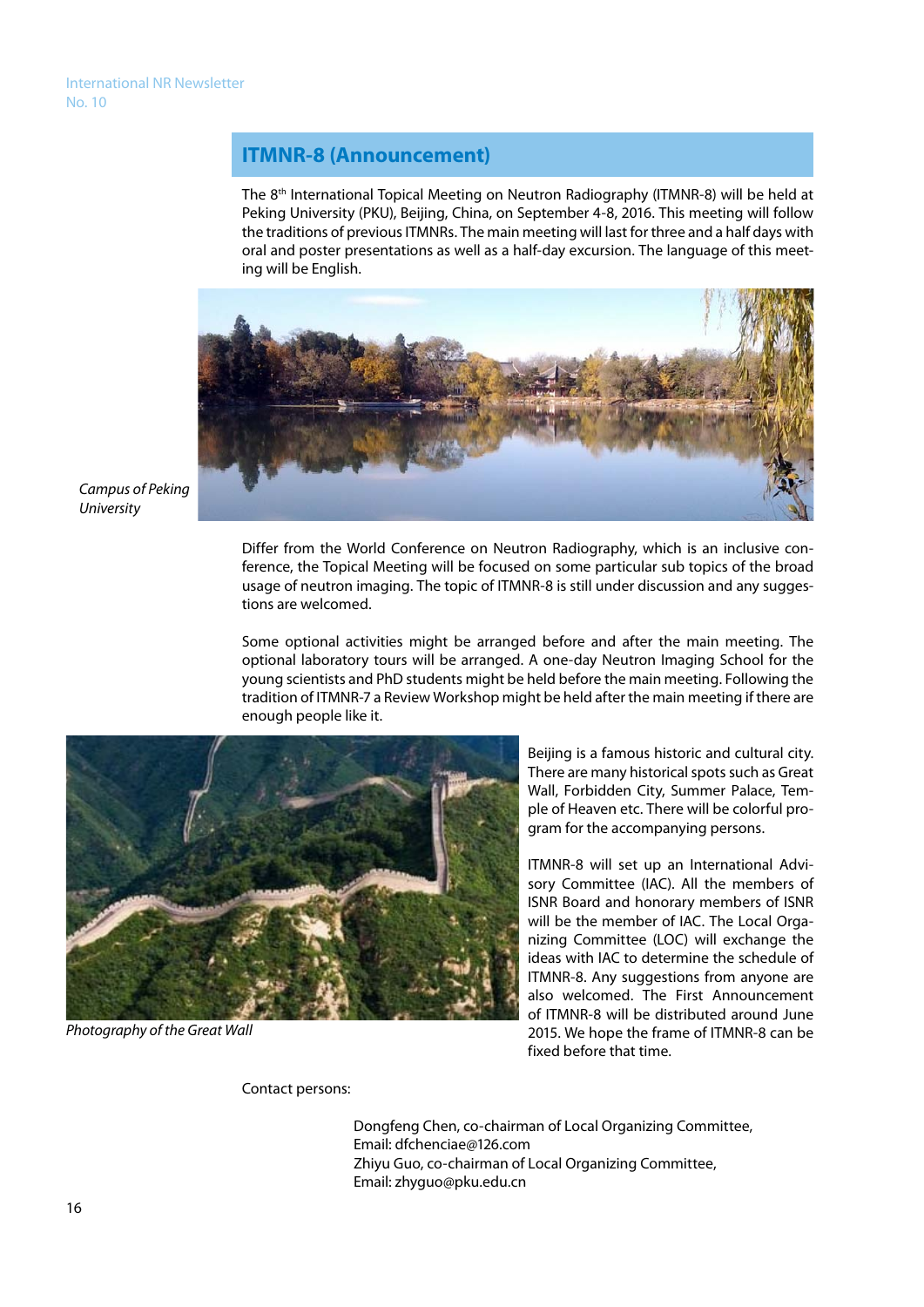# **WCNR-11 in 2018 - A first advertisement**

As a first step we are now forming our organizational committee and start to distribute first tasks. I am already in contact with professional conference organizers and started to work on potential venues in collaboration with Business Event Sydney. The main task to agree on a final venue is now mainly driven by me and Joseph Bevitt (deputy). The decision will be made by end of this year. We still have in mind the large number of contributions at the last WCNR-10 in Grindelwald and we would like to accommodate the option of parallel sessions if required. The neutron radiography and imaging community is still growing and will hopefully grow even more over the next 4 years, which makes the setup for parallel session unavoidable. There are further announcements planned on the progress we made through the ISNR newsletter and conferences like NEUWAVE and XNPIG2015 in the near future.

In addition I plan to organize a workshop similar to the ITMNR-7 one. I experienced the idea of gathering in a location without any potential escape was excellent for developing new ideas and networking. Australia has plenty of these locations to offer and I am sure we will find an adequate venue.



I am looking forward to see you all in Australia in 2018, but if you can't wait we have a running instrument and looking for proposals twice a year.

*Ulf Garbe* 

# **News from the Board**

In the chapter "News from the Board" the board members inform on the status of ongoing or newly established activities as well as on important decisions made in board meetings.

### **Task groups**

A first initiative initiated by the newly elected board of members was the establishment of so called task groups on some specific topics being of relevance and importance for our community. As an example, some discordance in the run-up to the elections at WCNR, mainly caused by different interpretations of the regulations of ISNR, resulted in the task group "Constitution". In a similar manner other topics were identified and related task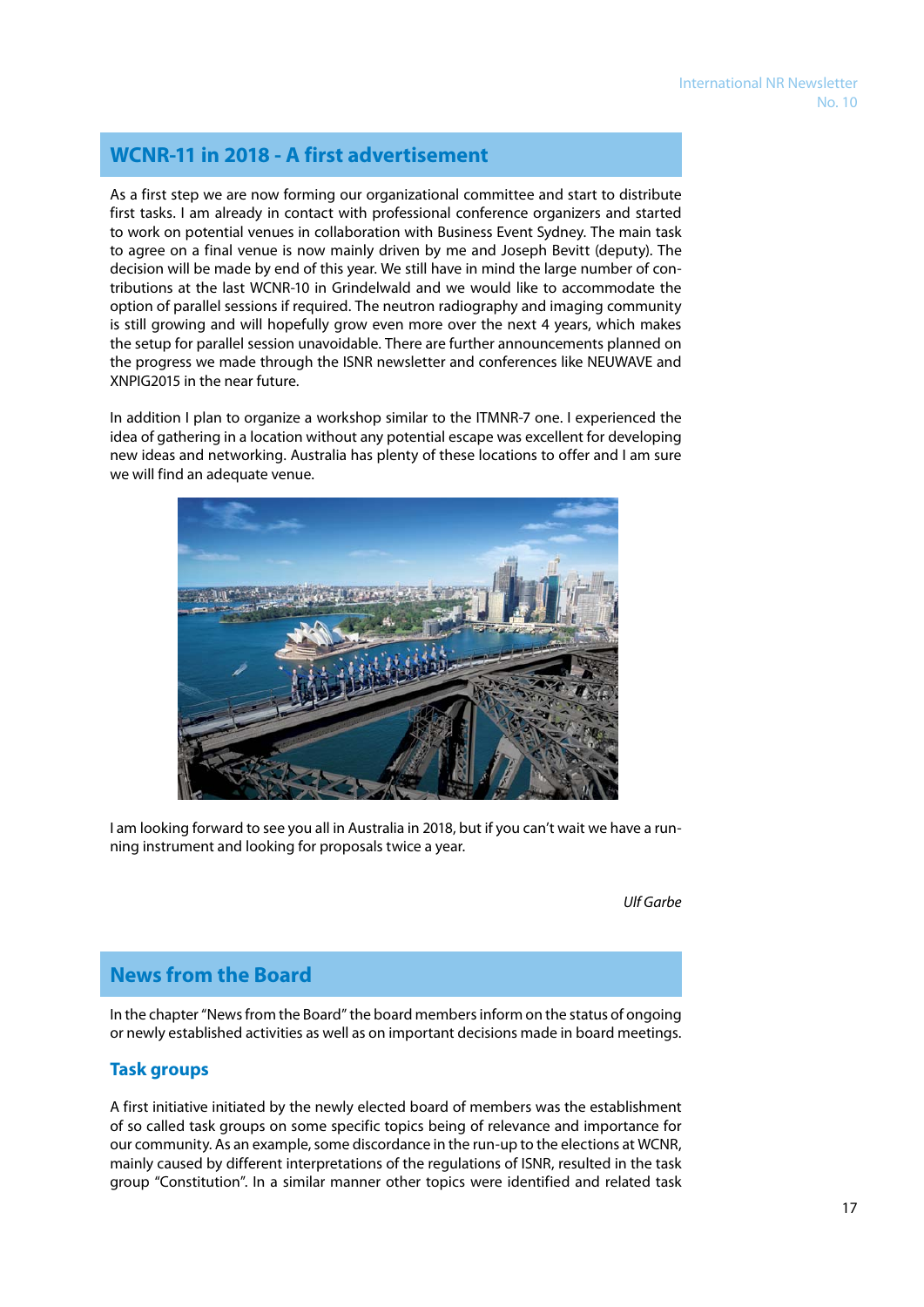groups created. Each task group has a convener, being a board member or officer and being responsible for the performance of the group. The convener reports on a regular basis to the board of members on the ongoing activities.

As the different task groups started work in November 2014 earliest, only preliminary results are to be reported, mainly on the starting of the task group and the planned work.

|  | Convener | aroup members |  |
|--|----------|---------------|--|
|  |          |               |  |

*Table 3: Topics of actually running task groups, convneor and group members*

| Topic                                         | Convener       | group members                                                           |  |  |
|-----------------------------------------------|----------------|-------------------------------------------------------------------------|--|--|
| Terminology                                   | Strobl         | de Beer, Strobl, Lehmann, Garbe, Hussey                                 |  |  |
| Characterization and<br>standardization       | Kardjilov      | Saito, Kardjilov, de Beer, DongFeng,<br>Kaestner, Lehmann, Hussey, Arif |  |  |
| Contact to other organizations                | Grünzweig      | Saito, Kardjilov, Grünzweig                                             |  |  |
| Constitution                                  | <b>Bennett</b> | Bennett, Strobl, Bücherl, Arif                                          |  |  |
| Promoting young scientists<br>and technicians | DongFeng       | Strobl, Grünzweig, DongFeng, Kaestner,<br>Lehmann, Garbe, Arif          |  |  |
| <b>Newsletter</b>                             | <b>Bücherl</b> |                                                                         |  |  |
| <b>ISNR</b> website                           | Bücherl        |                                                                         |  |  |
| Publications                                  | Kockelmann     | Kockelmann                                                              |  |  |
| Small or low cost systems                     | Lehmann        | Lehmann, Hussey, Arif                                                   |  |  |
| Computational imaging                         | Kaestner       | Kaestner, Kockelmann, Strobl                                            |  |  |

#### **Task group: Terminology**

The terminology task developed during the last presidency already based on the issue of different terminology used traditionally and in more recent publications. While a certain high level terminology is defined in the context of non-destructive testing communities and organizations in which neutron radiography and imaging had a strong focus for a long time, more recent terminology used is more oriented towards similar scientific methods e.g. with X-rays and other types of radiation. Not only has terminology from these fields been introduced with the introduction of new neutron imaging methods related to such already existing with other types of radiation, but also has this broadening of potential and applications of neutron imaging shifted the focus also into other more scientific communities. Hence not only the reality of usage of terms but also a significant shift and broadening of the focus of neutron radiography and imaging, justify and even require a reconsideration of terminology in order to assure visibility and communication in and with related target communities even beyond the traditional non-destructive testing societies.

Though the discussion on the "correct" terminology is already ongoing since a while and involving different entities and experts, partly with very different approaches and foci, it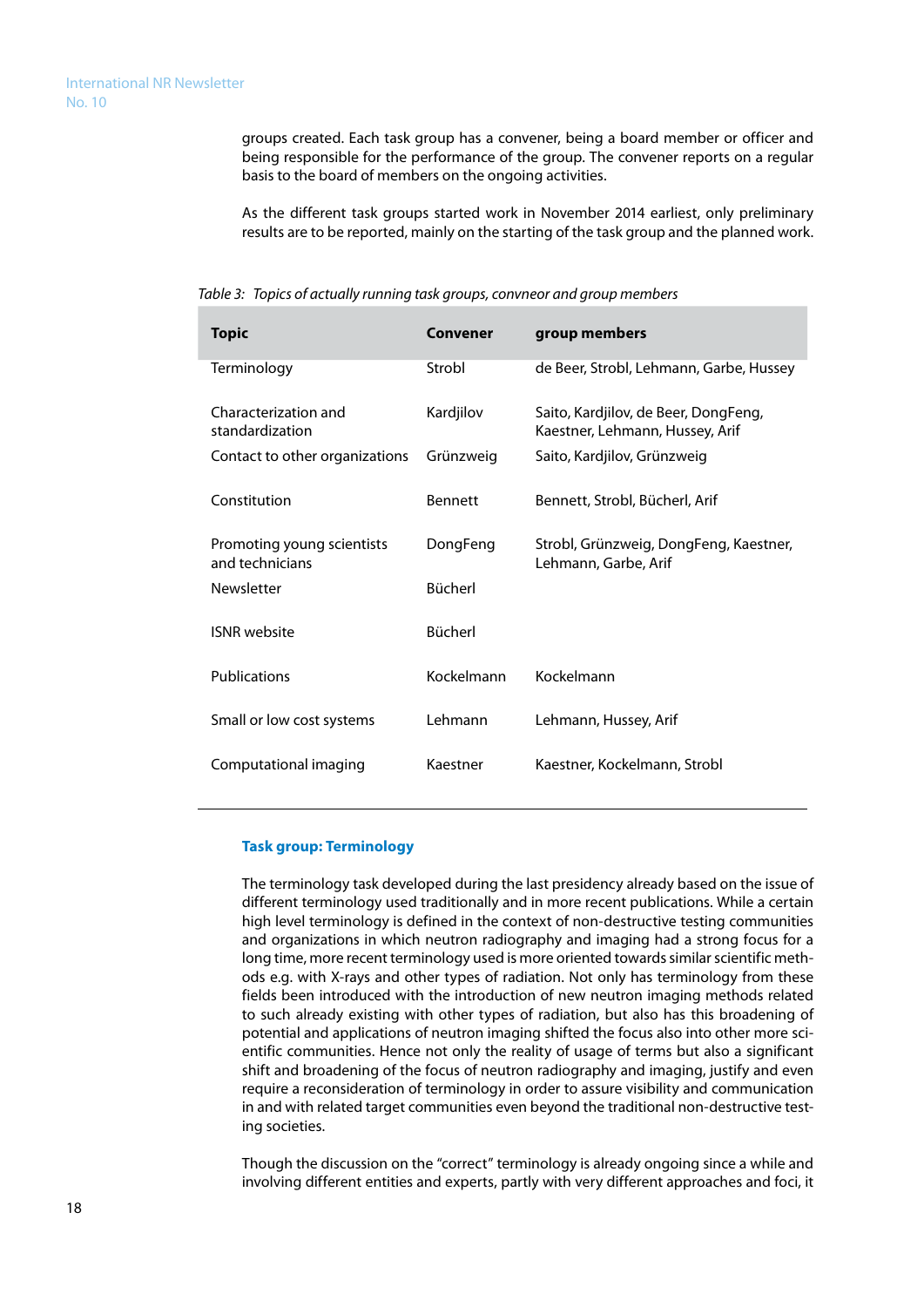has been judged useful, that the ISNR, as the international organization, develops a proposal for a future terminology for consideration by others, for publications and its own communication.

In the framework of and based on earlier discussions a first proposal for a future terminology is currently under preparation by the convener, which subsequently shall be discussed and iterated first with the members of the task group and then within the board. It might later also be proposed to other large, related and relevant organizations (IAEA, non-destructive testing organizations etc.).

 *Markus Strobl* 

#### **Task group: Characterization and standardization**

The characterization and standardization task group is approved and is operating. The participants have been contacted and a work program will be defined soon.

The lack of new standardization procedures for the digital based neutron imaging made real troubles in the estimation of the facility performances and in the comparison of results obtained at different beam lines. Sometime industrial customers and external users were confused by obtaining different results for experiments performed under the "same" conditions. This shows that the discussion about the standardization should be started in the neutron imaging community and new standard tools and procedures should be developed.

The task of standardization in neutron imaging has two aspects – standardization of components and facilities and standardization of experimental methods. The first procedure is used for a comparison of facility parameters such as beam quality, spatial and temporal resolution. The standardization of experimental methods (absorption radiography and tomography, phase-contrast and energy-selective imaging) is needed when the methods are provided to external users (e.g. industrial customers) where problems like safety reliability and insurance, life time guarantee and safety inspection are addressed.

The convener and the members of this group have already started by rewriting the present available standards and strategy for their adaptation to the current state-of-art installations is discussed. Next, any input that would be worthwhile to include will be considered. Then the strategy for the definition of new standards in neutron imaging will be presented to the Board for consideration, revisions and approval.

Once the group is satisfied with the revisions or if advice is needed, any other members, regular or honorary, will be consulted for their input and advice.

*Nikolay Kardjilov* 

#### **Task group: Contact to other organizations**

The task group is approved and is operating.

The aim of the task group is to establish, keep and extend contacts to other organizations. This can be on the one hand neutron based networks with people working in the field of neutron science like our colleagues form the scattering community or organizations dealing with neutron aspects like the collaboration with the International Atomic Energy Agency (IAEA) in respect to education and standardization initiatives in the field of neutron imaging. On the other hand, these are organizations in the industrial environment dealing with non-destructive testing (NDT) methods, where neutron imaging can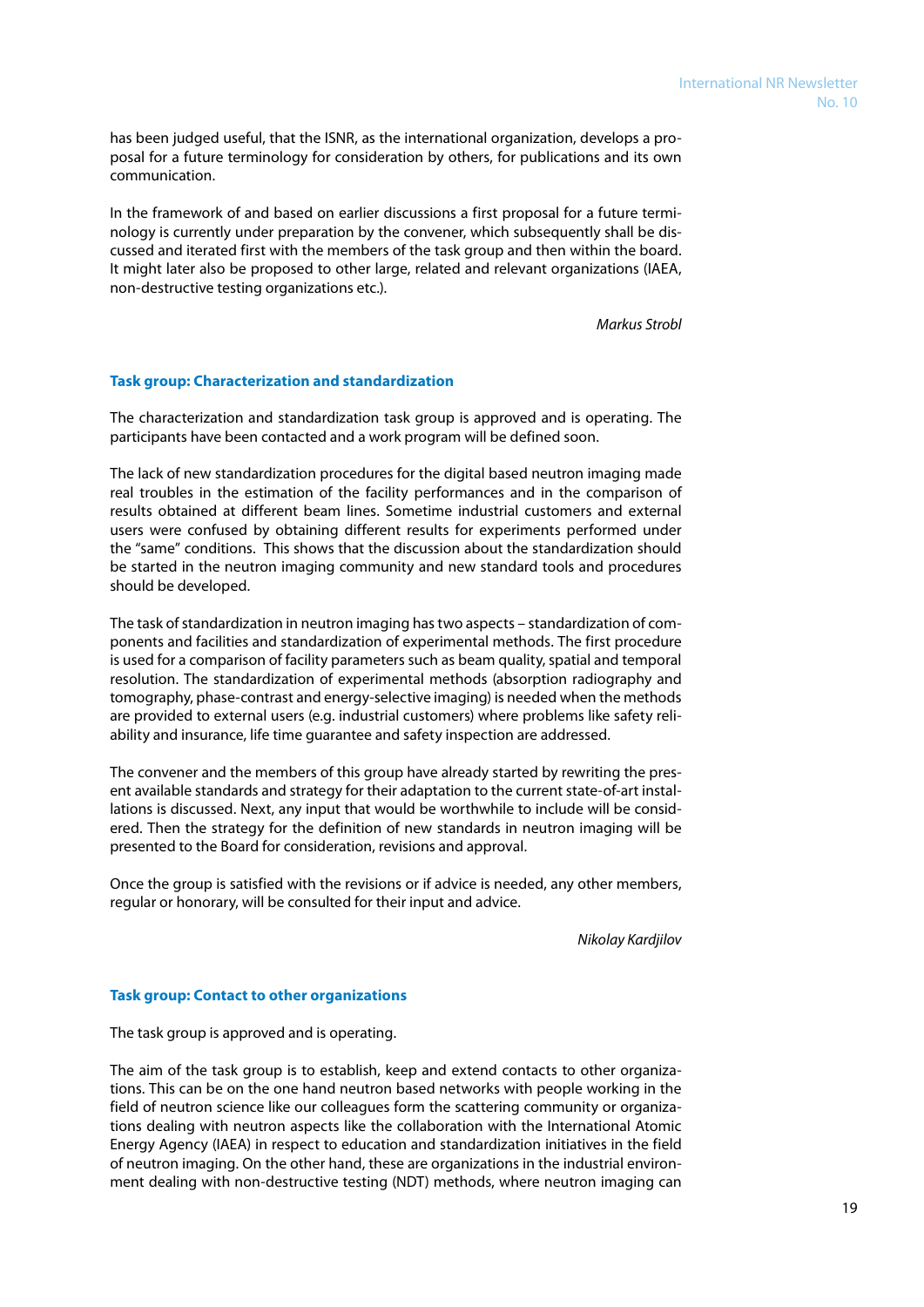be used and promoted further. The goal should be to advertise neutron imaging further on national and international levels.

*Christian Grünzweig*

#### **Task group: Constitution**

The constitution task group is approved and is operating. The participants have been contacted and a work program has been defined as rounds between the convener and the two members.

At the last WCNR, with the board members as well as with the participants, there was noticed a lack of clarity in some parts of the constitution. There have also been several amendments that have not been incorporated which make it difficult to read. The aim of the "constitution" work group is to clarify the constitution to bring it up to date with the present operation of the society and to write down guidelines for present practices to ensure consistency with the intent of the constitution. These additional guidelines would be for practices such as election procedures (e.g. nominations, eligibility, voting, tie-breaking, etc.) and for selection of honors to society members.

The convener and the members of this group have already started by rewriting the present constitution clarifying the intent and incorporating already approved amendments. Next, any input that would be worthwhile to include will be considered. Then the constitution will be presented to the Board for consideration, revisions and approval.

Once the group is satisfied with the revisions or if advice is needed, any other members, regular or honorary, will be consulted for their input and advice.

*Les Bennett*

#### **Task group: Promoting young scientists and technicians**

Here we listed some actions to promote young scientists and technicians training in the area of neutron imaging for fundamental research and various industrial applications, and you are very welcome to sending us your comment and suggestions.

(1) Neutron imaging school: The school format will include the invited experts' lectures, hands-on-experiments and post-experimental analysis in small groups. On the ITMNR-8 LOC Meeting, it was suggested that a small neutron imaging school with 30 students can be held before the ITMNR-8 in Beijing in 2016.

(2) IAEA technical workshop and projects: IAEA has made great efforts and contributions to the development and application of neutron imaging, especially in developing countries. ISNR should take full use of IAEA's resources through technical workshop and projects (TC and CRP). With Mr. Lehmann and Mr. Kardjilov, China has agreed on sending two young scientists as TC fellowships to PSI and HZB for training.

(3) Local and International Meeting: As the Vice President of CNSS and the board member of the AONSA, I would like to promote NR experts to take part in the National Meeting on Neutron Scattering in China and the AONSA Conference on Neutron Scattering to deliver the scientific-technological knowledge to the young scientists.

 *DongFeng Chen*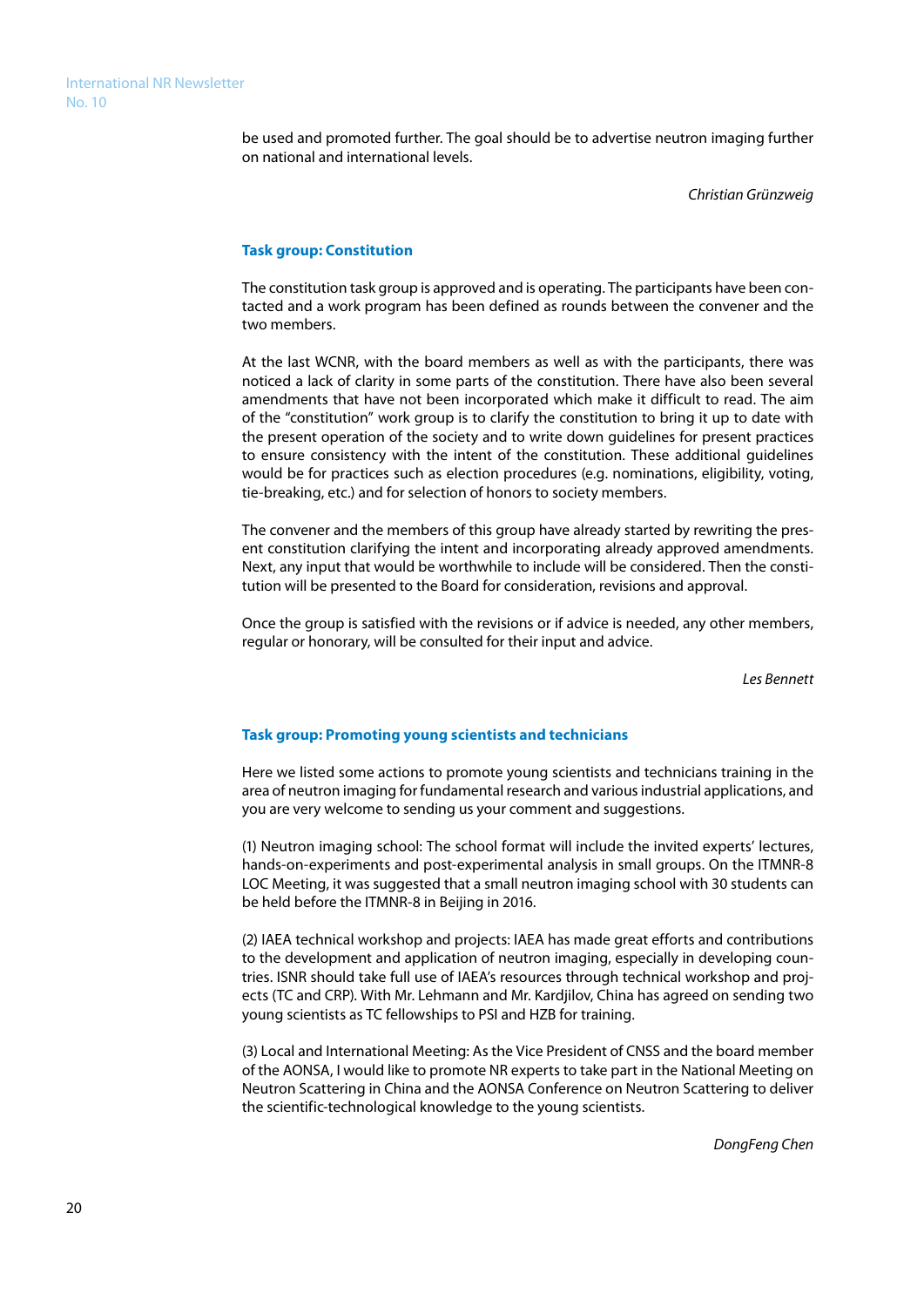#### **Task group: Newsletter**

Up to now there are no volunteers to work within this task group. As can be seen by this NR Newsletter, there are contributions but only given on direct request. The idea of this task group is to gather a group of five or more people, who actively contribute to the newsletter by selecting information on ongoing or new activities in our community, transferring them into short articles to be published in one of the next issues. Interesting activities might be updates or improvements of facilities or components required for neutron radiography and imaging as well as latest neutron radiographs, tomographs and images and/or changes in personal positions. There will be a direct interaction with the task group of the ISNR website.

*Thomas Bücherl*

#### **Task group: ISNR website**

The ISNR website aims in being a link between ISNR-members, the ISNR-board and any interested people. Therefore it shall offer general as well as specific information on neutron radiography and imaging. This requires a flexible website, where all the required information can be found quickly, while new input can be integrated easily. For this purpose the ISNR-website is based on the content management system (CMS) Joomla! With this framework the requirements can be tackled although a lot of further improvement and work will be necessary. As an actual example, the list of members lacks on a search option. Its programming and integration will be one of the next steps, as this tool will be used with the planned databases on publications (see task group on publication). and cultural heritage, too.

For the next years further improvements are planned on content and layout, both. The latter considers the usability with tablets and smartphones, the first more information like the presentation of latest results of the task groups, of the different neutron radiography and imaging methods, of examples of state-of-the-art neutron radiographs and images, of a FAQ website, of a regular update of information on upcoming conferences and other events etc. All this will only be possible having your direct support by mailing me related information.

*Thomas Bücherl*

#### **Task group: Publications**

Aim: to set-up a database of neutron imaging publications on the ISNR website

There is a recognized interest in the community for a publications database of historic and current publications on neutron radiography, tomography and other neutron imaging techniques. Over the past decade the field of neutron imaging has advanced substantially; the community has grown, and an increasing number of neutron imaging facilities is available for the academic and industrial user communities. Moreover, the field of neutron imaging has diversified considerably, with developments of methods such as magnetic and phase contrast imaging, dark field contrast and energy-selective imaging. Accordingly, the number of neutron imaging publications per year has more than doubled in the past decade. The task group will aim for setting up a publications database on the ISNR website which will help ISNR members and users of the facilities to keep track of publications and of work of colleagues. The database will also be useful to effectively direct new academic and industrial users to the relevant publications, method descriptions and case studies.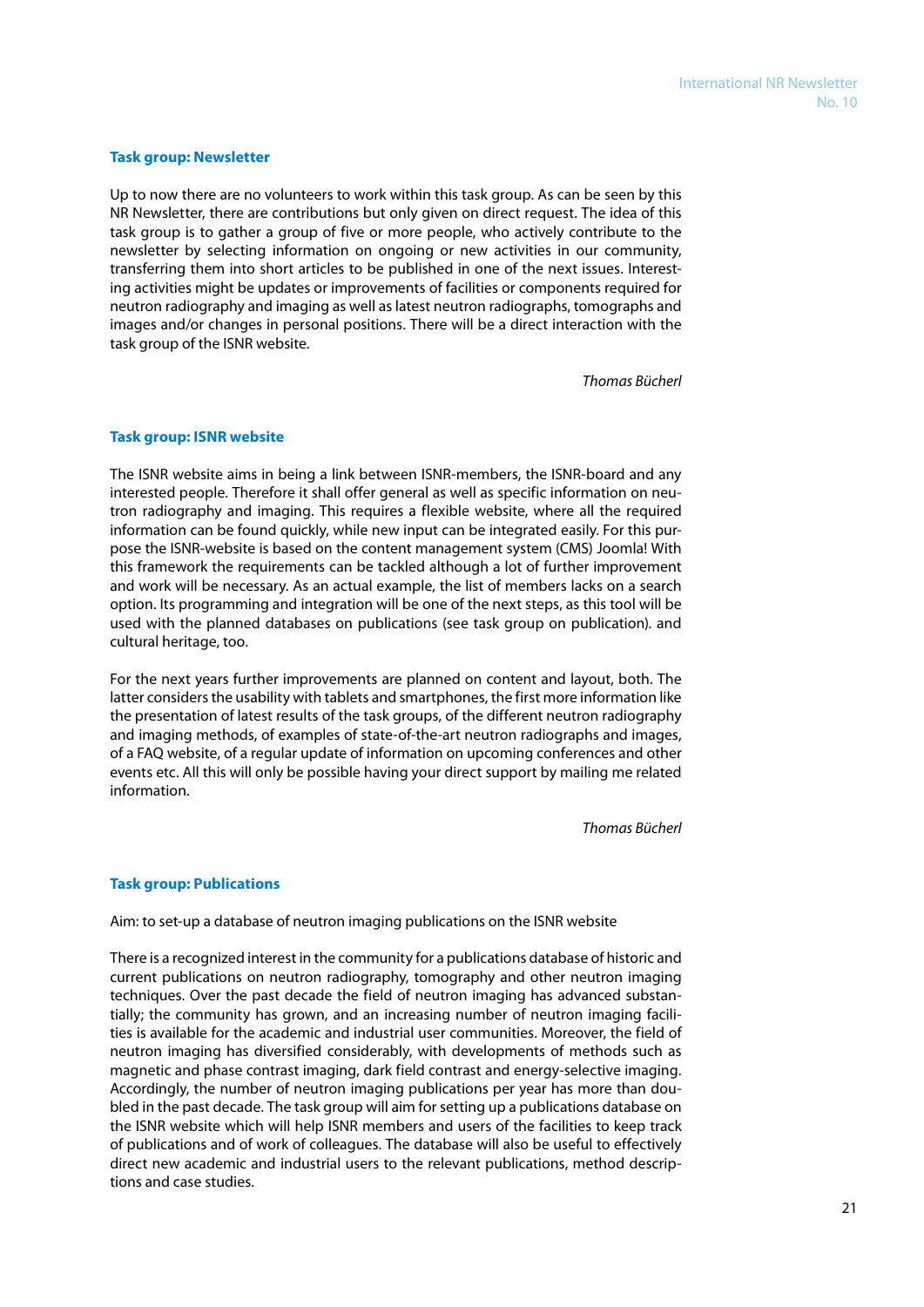The database will effectively need to be operated with minimum resources and costs, and as such will be kept as simple as possible. The database will include current neutron imaging papers, but also entries and references to World Conference proceedings, as well as references of MsC and PhD theses. The database will have search and filter functions, and will be set-up in a format that is compatible with bibliographic statistical analysis and display tools. The site will have links to other related publications sites such as the Munich x-ray and neutron phase contrast imaging site. A basic version of a neutron radiography publications database already exists, with lists of publications back to 2012, at the RadSci Consultancy website (http://www.radsci.co.uk). The latter database will be supported by the task group until such time that the ISNR publications plans have been approved by the ISNR board and the ISNR database is up and running. In any case, the databases rely on the community to submit references which, for the time being, should be emailed to Thomas Bücherl (thomas.buecherl@tum.de) or John Rogers (john@radsci.co.uk).

*Winfried Kockelmann*

#### **Task group "Small or low cost systems"**

The purpose of this task group is to define and to propose the options for digital neutron imaging detectors to potential users and facility operators. The motivation arose from the high number of under-utilized beam ports at neutron sources, preferentially in developing countries. We understand this kind of "detector prototypes" as "starter kit" for neutron imaging activities in the related research centers and countries.

The task group will establish contacts to potential partners and their institutions, based on the existing ISNR/IAEA data base and private communication. From the technical point of view, low cost detection system will be defined and proposed. The funding might be supported by organizations like IAEA or national supporting organizations. In a further stage, training and education activities are foreseen and the exchange of specialists envisioned.

*Eberhard Lehmann*

#### **Task group: Computational imaging**

Computational imaging is a field of imaging where computation plays an integral role in the image formation process. There are different reasons to introduce a computational step in the image formation process; the radiographs are acquired in a space that does not represent the intended physical parameters or geometry (e.g. computed tomography, grating interferometry) or to go beyond the apparent instrument limitations using direct methods (e.g. resolution enhancement, low-dose imaging). This is a branch of image processing that is becoming increasingly important to neutron imaging due to the development towards more advanced instrumentation with little possibility to increase the neutron flux from the sources. Therefore, a central topic is the development of robust and accurate processing methods, which work also at low signal to noise ratio conditions. In many cases processing methods are already developed for other applications (image processing, medical imaging, mathematics), but are not yet evaluated and applied to neutron imaging. A workshop on computational methods for neutron imaging should be arranged to identify the state of the art in computational imaging applied to neutron imaging.

Identifying processing tasks and developing methods is just a small fraction of the work needed to let the neutron imaging user community enjoy the benefits of the newly developed methods. Unfortunately, little time and resources are devoted to the work making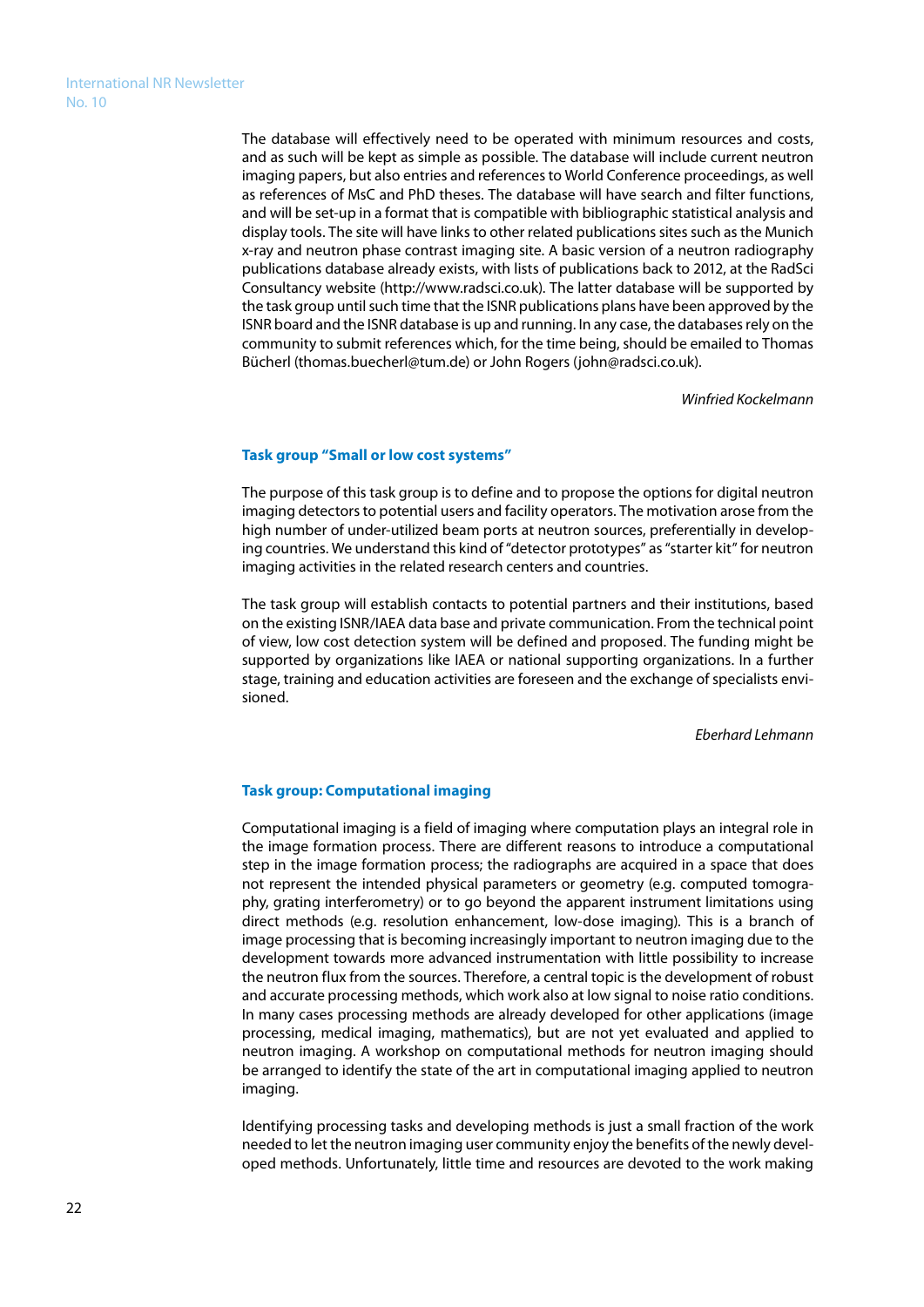advanced processing method available to the user community. Enthusiasts often develop software tools on off-hours, a situation which is not acceptable considering the impact of the use of such tools. The task group will collect information about existing development initiatives and if possible evaluate and compare user performance and user friendliness. In addition to this inventory task the task group will act to recruit voluntary contributors for structured and professional development preferably for development in an open source community. Common development has the advantage that users and beam-line staff can use the high quality tools on all instruments without the overhead of learning new tools for every experiment.

*Anders Kaestner*

### **Deputy of president announced**

**Joseph Bevitt** has been announced by Ulf Garbe as deputy to the president. More about Joseph in the next NR Newsletter.

# **New publications**

If you are aware of some new publications related to neutron radiography, imaging etc. please send me the references. Until the database on publications on the ISNR website is completed please refer to the website of John Rogers (www.radsci.co.uk).